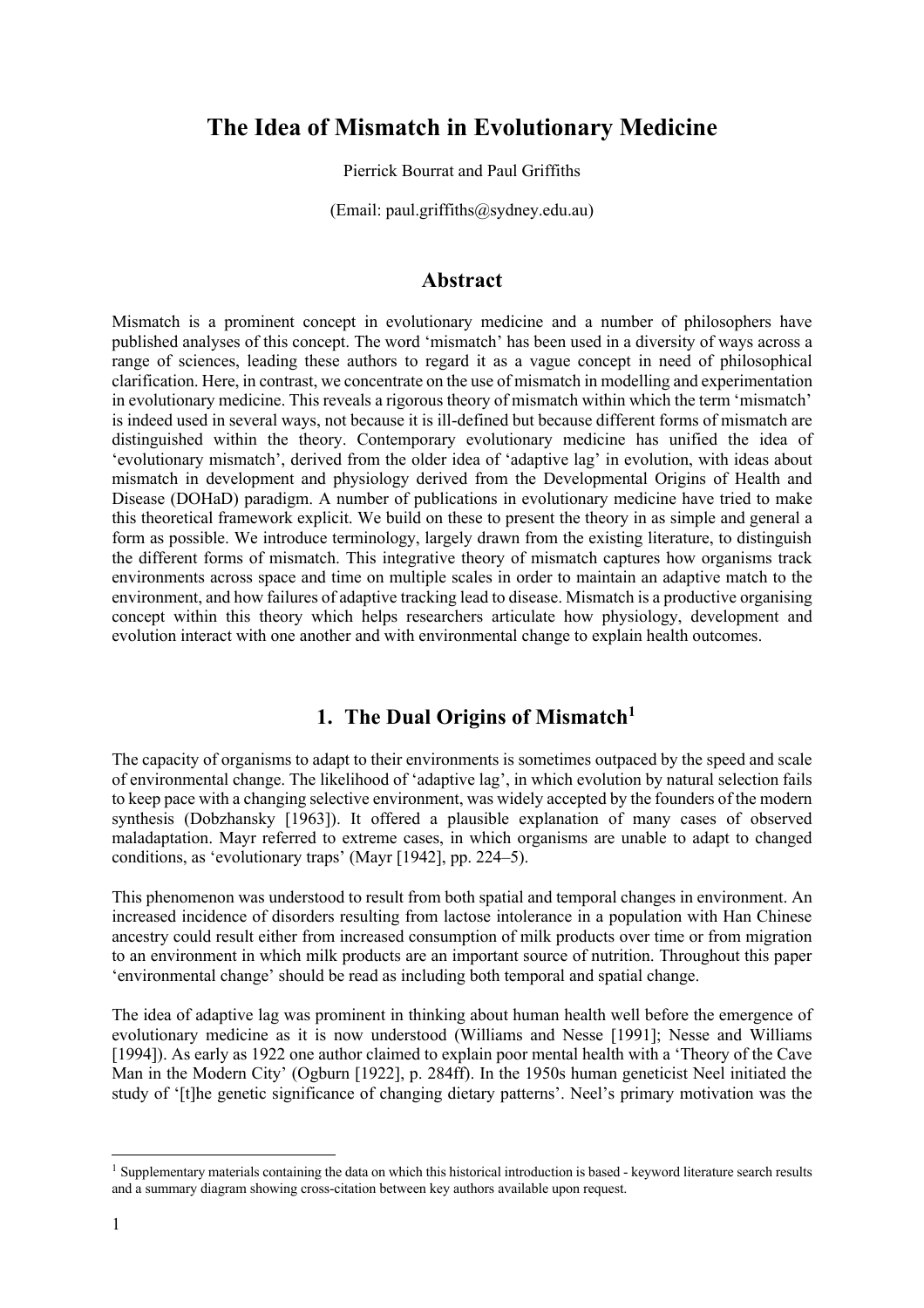opportunity to study natural selection in the human species.<sup>2</sup> But he was aware of the medical implications when he argued that high levels of dietary fat and salt in modern environments impose novel selection pressures on human metabolism, leading to reduced reproductive fitness. He suggested that European populations may have partially adapted to these novel diets, and that the rapid modernisation in other parts of the world might have more severe health consequences (Neel [1958]). In the late 1960s the influential psychologist Bowlby introduced the term 'environment of evolutionary adaptedness' and argued that, '[w]e can … be fairly sure that none of the environments in which civilised, or even half-civilised, man lives today conforms to the environment in which man's environmentally stable behavioural systems were evolved and to which they are intrinsically adapted.' (Bowlby [1969], p. 59).

The term 'mismatch' was first used to label the phenomenon of adaptive lag in 1988 (Eaton *et al.* [1988], p. 739). It was used in the same sense in Williams and Nesse's influential 1991 paper *The Dawn of Darwinian Medicine* ([1991], p. 9) and their book *Why We Get Sick* (Nesse and Williams [1994]). In a recent evolutionary medicine textbook, we learn that '[m]ismatch occurs when organisms that were well adapted to one set of environmental circumstances cannot evolve rapidly enough to adapt to a new set of circumstances' (Stearns and Medzhitov [2015], p. 13).The lecture series which accompanies this textbook links 'mismatch' to the older name of adaptive lag: 'Adaptation is rarely precise and often lags' (Stearns [2015], p. 1.42). Behavioural ecologists Laland and Brown also use 'mismatch' and 'adaptive lag' as synonyms: 'it is a truism that all organisms must experience some adaptive lag, here meaning a mismatch between current selection pressures and behaviour' ([2006], p. 98). Following Riggs ([1993], p. 1289) we refer to this mismatch between genes and environment due to adaptive lag as 'evolutionary mismatch'.

A decade after the term 'mismatch' was adopted in evolutionary medicine a distinction began to be drawn between this evolutionary mismatch between genes and environment and the 'mismatch between body and environment' (Bateson [2001], p. 932) which results from failures of phenotypic plasticity.<sup>3</sup> This idea emerged from work on the 'Developmental Origins of Health and Disease' (DOHaD), an area of biomedical research which studies how events early in the lifecourse influence later health outcomes (Gluckman, Buklijas, and Hanson*.* [2016]). Following Kuzawa ([2008]) we refer to this as 'developmental mismatch' (see also Gluckman, Beedle, and Hanson*.* [2009], p. 204).

Type II diabetes was a prominent example in these early discussions of mismatch phenomena. The 'thrifty genotype' hypothesis (Neel [1962]) attributed rises in the incidence of Type 2 diabetes to a mismatch between the modern nutritional environment and genes adapted to an ancestral nutritional environment. This was an evolutionary mismatch hypothesis, although the term 'mismatch' was not used to describe it for another twenty-four years. The later 'thrifty phenotype' hypothesis (Hales and Barker [1992]) attributed spikes in the incidence of Type 2 diabetes to the existence of birth cohorts with ill-nourished mothers but lives of nutritional abundance. Barker and collaborators hypothesised that the developing fetus responds to maternal cues of a poor nutritional environment by developing a physiology that is well adapted to survival in those conditions. If, however, the fetus grows up to experience nutritional abundance these physiological settings increase the risk of Type II diabetes, obesity, and other aspects of 'metabolic syndrome'. This hypothesis became paradigmatic of the DOHaD approach to disease and it has been extensively studied, although many empirical issues remain unresolved. 4

<sup>&</sup>lt;sup>2</sup> Neel begins his paper on the genetic significance of changing dietary patterns: 'although in recent years the mathematical papers of Fisher, Wright, Haldane and others have greatly advanced our understanding of the manner in which the changes in gene frequency which constitute biological evolution come about, our knowledge of the actual workings of natural selection in human populations is almost nil…' ((Neel [1958], p. 43) See also his late-life reflections on this work, (Neel [1989], p. 811)).

<sup>&</sup>lt;sup>1505</sup>, p. 3.11...<br><sup>3</sup> '[A] single genotype being able to produce different phenotypes in different environments (phenotypic plasticity)' (Gluckman, Hanson, and Spencer [2005], p. 527).

<sup>4</sup> For an introduction to this research see Gluckman and Hanson ([2004]). For a historical treatment, and the relationship of this work to earlier ideas about fetal health, see Richardson ([2021]). As pointed out by an anonymous referee, our approach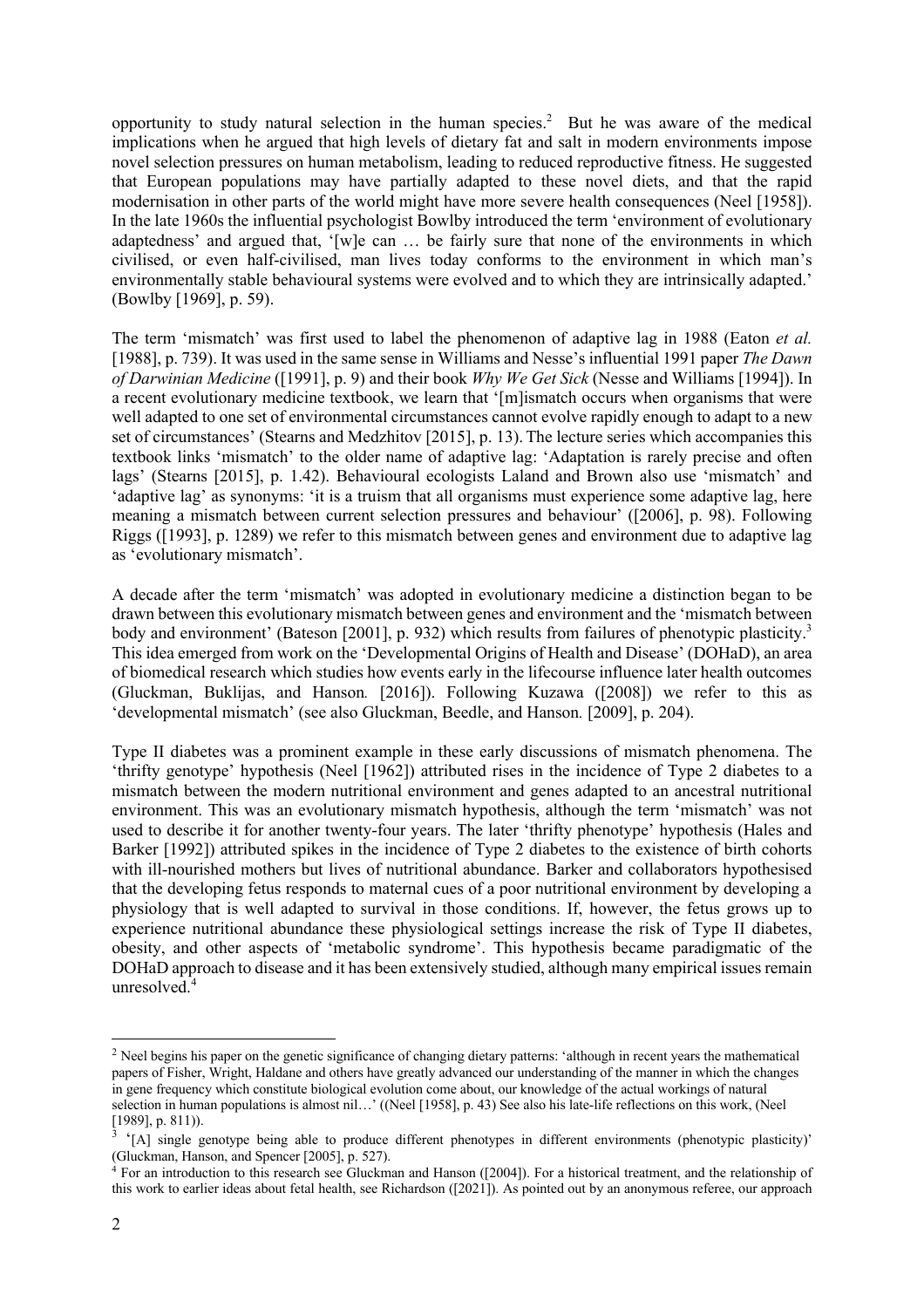The first author to describe the thrifty phenotype hypothesis as 'mismatch' between the physiological settings adopted by the fetus and the nutritional environment of the adult was Bateson, a distinguished ethologist with a strong interest in behavioural development (Bateson and Martin [1999], p. 114; Bateson [2001], p. 932). Bateson was interested in applying his ideas about the interaction of development and evolution to the new field of Evolutionary Medicine (Bateson [1997], pp. 8–11). The term 'mismatch' was applied again to DOHaD phenomena in a 2004 manifesto published in *Nature* (Bateson *et al.* [2004]). This resulted from a workshop organised by Bateson with behavioural ecologists, evolutionary biologists (particularly experts on the evolution of phenotypic plasticity) and leading DOHaD researchers, including Barker, originator of the thrifty phenotype hypothesis, and Gluckman, one of its most influential advocates. After this, the term spread rapidly via high-profile publications in the DOHaD literature (Gluckman and Hanson [2004a]; Gluckman and Hanson [2004b]; Gluckman, Hanson, and Spencer [2005]; Gluckman, Hanson, Spencer, and Bateson [2005]) and books explaining the DOHaD paradigm to a wider audience (Gluckman and Hanson [2004c]; Gluckman and Hanson [2006]).

Historian of science Buklijas, writing with leading DOHaD researchers Gluckman and Hanson, describes this key phase as follows, 'In the early 2000s, the Cambridge ethologist Patrick Bateson, first alone [65] and then together with the authors and others [66], proposed a comprehensive hypothesis that placed the DOHaD phenomenon firmly within the evolutionary framework of developmental plasticity' (Gluckman, Buklijas, and Hanson. [2016], p. 6 Ref. 65 is Bateson ([2001]); Ref. 66 is Bateson *et al.* ([2004])).

The existence of two different 'mismatch' hypotheses to explain Type II diabetes, necessitated terminology to mark the difference between them. Bateson contrasted mismatch between gene and environment (our 'evolutionary mismatch') with 'mismatch between body and environment' (Bateson [2001], p. 932). But Kuzawa ([2008]) called this second kind of mismatch 'developmental mismatch', as did Gluckman *et al*. in *Principles of Evolutionary Medicine* (Gluckman, Beedle, and Hanson*.* [2009]). We follow this usage in the remainder of the paper.

It soon became clear to these researchers that there are several different ways in which an organism can fail to update its phenotype to match a changing environment. Kuzawa pictures this as a continuum of timescales (Figure 1) and a series of mechanisms that produce, or fail to produce, an adaptive match between phenotype and environment on different timescales. Adaptive evolution by natural selection is the slowest of these processes and homeostatic adaptation is the fastest. The failure of any of these mechanisms can produce a mismatch between the organism and its environment.

being descriptive, it does not consider the social and ethical implications of these DOHaD mismatch hypotheses - see Sharp, Schellhas, Richardson and Lawlor ([2019]).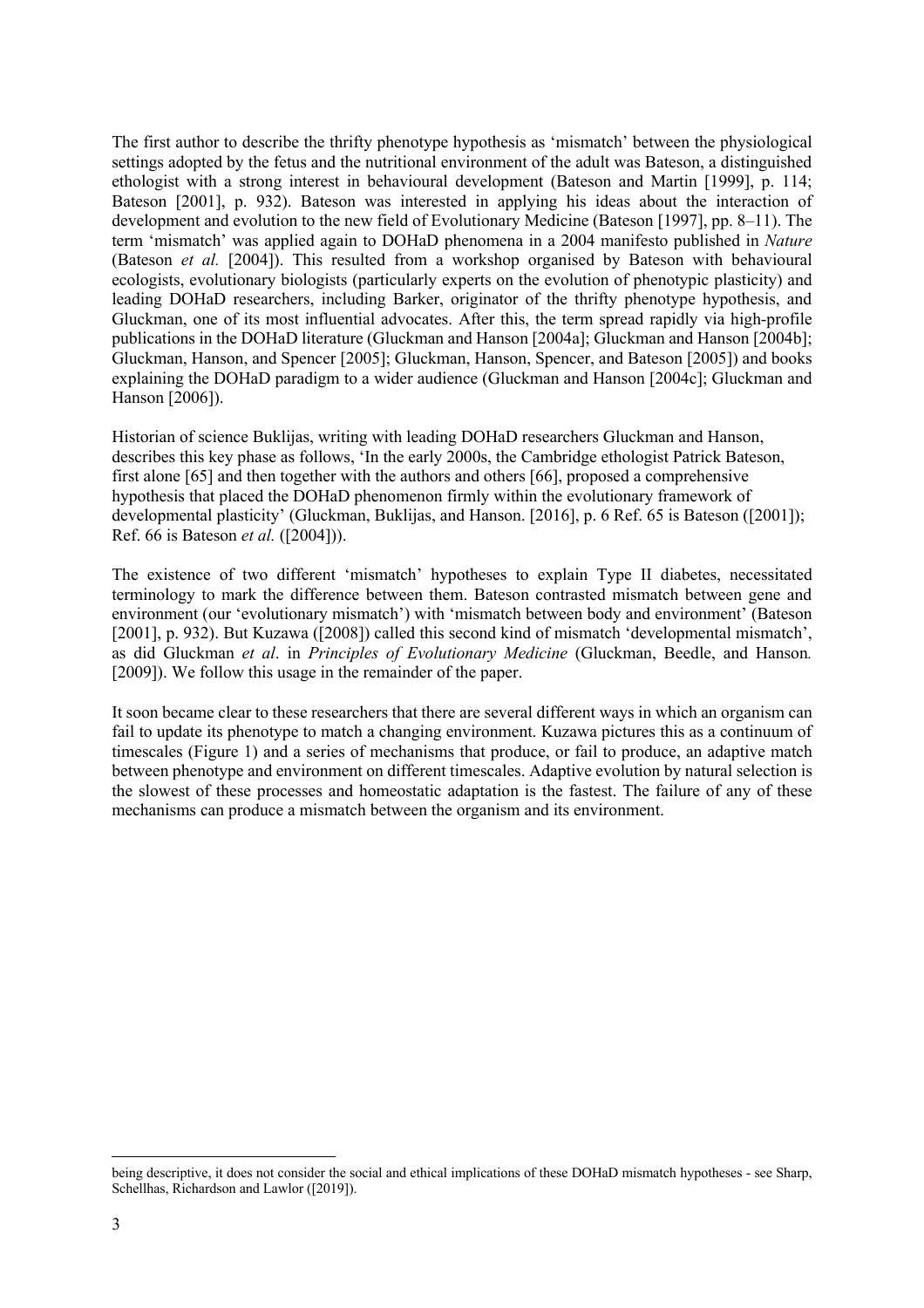| Cycle duration                       |                                                   | Adaptation                         |                                         |  |
|--------------------------------------|---------------------------------------------------|------------------------------------|-----------------------------------------|--|
| Years                                |                                                   | Mode                               | Process                                 |  |
| 0.00000001<br>0.0001<br>0.001<br>0.1 | Seconds<br><b>Hours</b><br>Days<br><b>Months</b>  | Physiological                      | <b>Homeostasis</b><br><b>Allostasis</b> |  |
| 1<br>10<br>100<br>1000               | Years<br>Decades<br><b>Centuries</b><br>Millennia | Developmental<br>Intergenerational | Plasticity<br>Inertia                   |  |
| 1000000                              | <b>Millions</b>                                   | Genetic                            | <b>Natural Selection</b>                |  |

*Figure 1. Kuzawa's representation of adaptation on multiple timescales. The left side shows timescales on which organisms experience 'ecological change'. The right side shows corresponding 'mode of adaptation' by which organisms can track change on these timescales. 'Inertia' is Kuzawa's term for epigenetic inheritance across two or more generations (Reproduced from Kuzawa [2008], p. 342).*

Other theorists reached the same conclusion. Following the success of the 2004 *Nature* paper, Gluckman convened a larger and overlapping gathering of 'clinicians and public-health specialists from high-income and low-income countries, developmental and evolutionary biologists, geneticists, anthropologists, and economists' (Gluckman, Hanson, Bateson, *et al.* [2009], p. 1654). The resultant twenty-authored manifesto *Towards a new developmental synthesis: adaptive developmental plasticity and human disease* was published in *Lancet*. It endorsed the idea that organisms use multiple 'modes of adaptation' to track environments that change simultaneously on multiple timescales (Figure 2).



*Figure 2. 'Modes of Adaptation'* (Reproduced from Gluckman, Hanson, Bateson, *et al.* [2009], p. 1655)*.*

The key development in this work was the realisation that organisms can adapt to an environmental challenge either by evolution or by physiological or developmental adaptation, and that these modes of adaptation interact.<sup>5</sup> This idea is now commonplace in evolutionary medicine. Research on nutrition notes that, '[m]ismatch occurs when the timescale and/or magnitude of environmental change exceeds the combined capacity of adaptation owing to homeostatic mechanisms, phenotypic plasticity and transgenerational adaptation' (Raubenheimer *et al.* [2012], p. 1641). Research on populations at high

<sup>5</sup> Evolutionary medicine inherits the phrase 'physiological adaptation' from medicine, where it is standard. An anonymous referee has pointed out that this may be confusing to readers of this journal. Introductory material for medical students sometimes points out that physiological adaptation should not be confused with Darwinian adaptation by natural selection ('Physiological adaptation - Definition and Examples - Biology Online Dictionary' [2019]). Here we repeat that warning.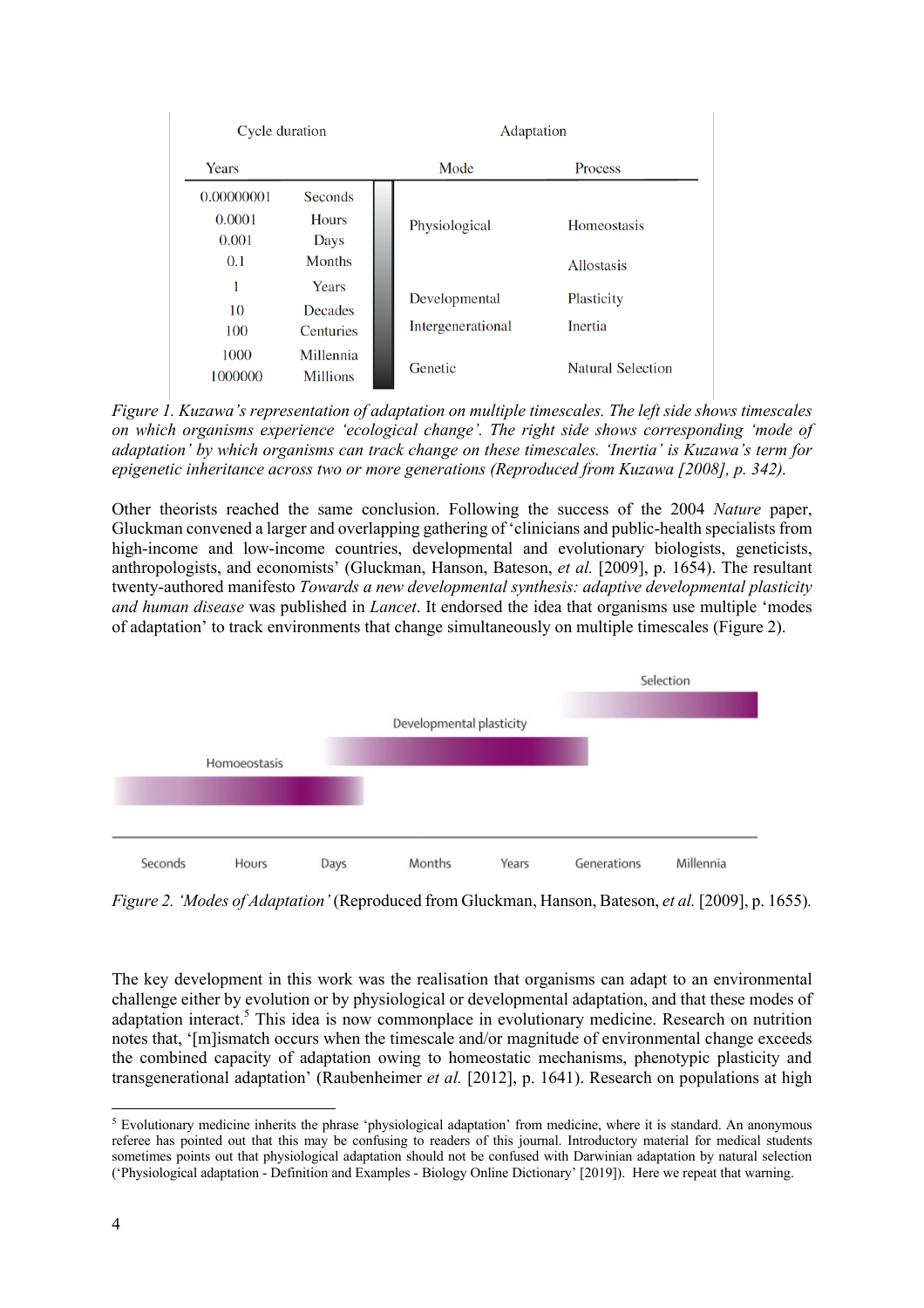altitude notes that, 'Knowing how long the population has resided at altitude is important for considering the potential for modes of adaptation that occur on time scales ranging from short (reversible acclimatization), to intermediate (developmental) and long (genetic)' (Beall [2014], p. 253). While introductory presentations of Evolutionary Medicine still emphasise the evolutionary timescale, they acknowledge that mismatch can also be identified on developmental timescales: 'evolutionary mismatch, [is] defined here as the phenomenon by which previously adaptive alleles are no longer favoured in a new environment… other uses of mismatch are applied over the life course' (Manus [2018], p. 190).

In contemporary evolutionary medicine we can see this sophisticated theory of mismatch on multiple timescales at work. Just as Bateson hoped, it allows insights to flow in both directions between evolutionary theory and the study of development and physiology. Two examples of this mutual illumination are, first, that the goals<sup>6</sup> built into mechanisms of homeostasis and allostasis are trade-offs between multiple life-history goals and, second, that mechanisms of physiological and developmental adaptability shape the selection pressures acting on genotypes. These insights are explained more fully in Section 3, using examples from nutritional ecology.

The theory of mismatch contributes to the defining project of evolutionary medicine, which is to analyze and explain susceptibility to disease (Nesse and Williams [1994]). One obvious cause of susceptibility to disease is maladaptation to the environment – an organism that loses an arms race with its parasites, or which is unable to obtain the foodstuffs which its digestive system evolved to process, is likely to suffer from pathology. It is for this reason that 'Mismatch' occurs in the lists of 'pathways to disease' that structure evolutionary medicine textbooks (for example, Gluckman, Beedle, and Hanson [2009] (2nd Ed. 2016); Stearns and Medzhitov [2015]). Mismatch is a way to explain the existence of maladaptive phenotypes within a broadly adaptationist (Godfrey-Smith [2001]) framework which expects that as a result of natural selection both constitutive phenotypes and mechanisms of plasticity will be well-adapted to their environments and that the operation of those mechanisms of plasticity will produce adaptive phenotypes. So mismatch is an important way to explain susceptibility to disease in evolutionary medicine.

## **2. How 'Mismatch' is used in Evolutionary Medicine**

It has been argued that, 'scientists have generally been working without a clear definition of mismatch' (for example, Cofnas [2016], pp. 507–8). The impression that mismatch is a vague concept in urgent need of clarification may arise because the word occurs in both scientific and popular works across a wide range of disciplines. But many terms that are used in precise and consistent ways in one scientific discipline are used in other ways in other disciplines and outside science. 'Mismatch' is one of these. The fact that, for example, mismatch theories of emotion regulation (Mandler [1984]) adopt the word 'mismatch' for their own purposes does not show that mismatch is badly defined either in those theories or in evolutionary medicine.

In this section we examine how the vernacular meaning of the word 'mismatch' relates to its use in evolutionary medicine and then discuss that use in more detail. Section 3 is a case-study of this use in one well-developed area of evolutionary medicine, nutritional ecology. In this field mismatch is a clearly defined and productive concept whose role in the research corresponds to the explicit definitions discussed in Section 1. Section 4 examines how the theory of mismatch integrates development and evolution. In Section 5 we criticise some previous proposals by philosophers to 'clarify' the concept of mismatch in evolutionary medicine. These do not reflect how mismatch is understood in contemporary evolutionary medicine and as theoretical constructs they are less useful than the understanding of mismatch we have identified there.

<sup>6</sup> An anonymous referee has asked us to make clear that these are goal-directed processes strictly in the cybernetic sense and do not have intentionality.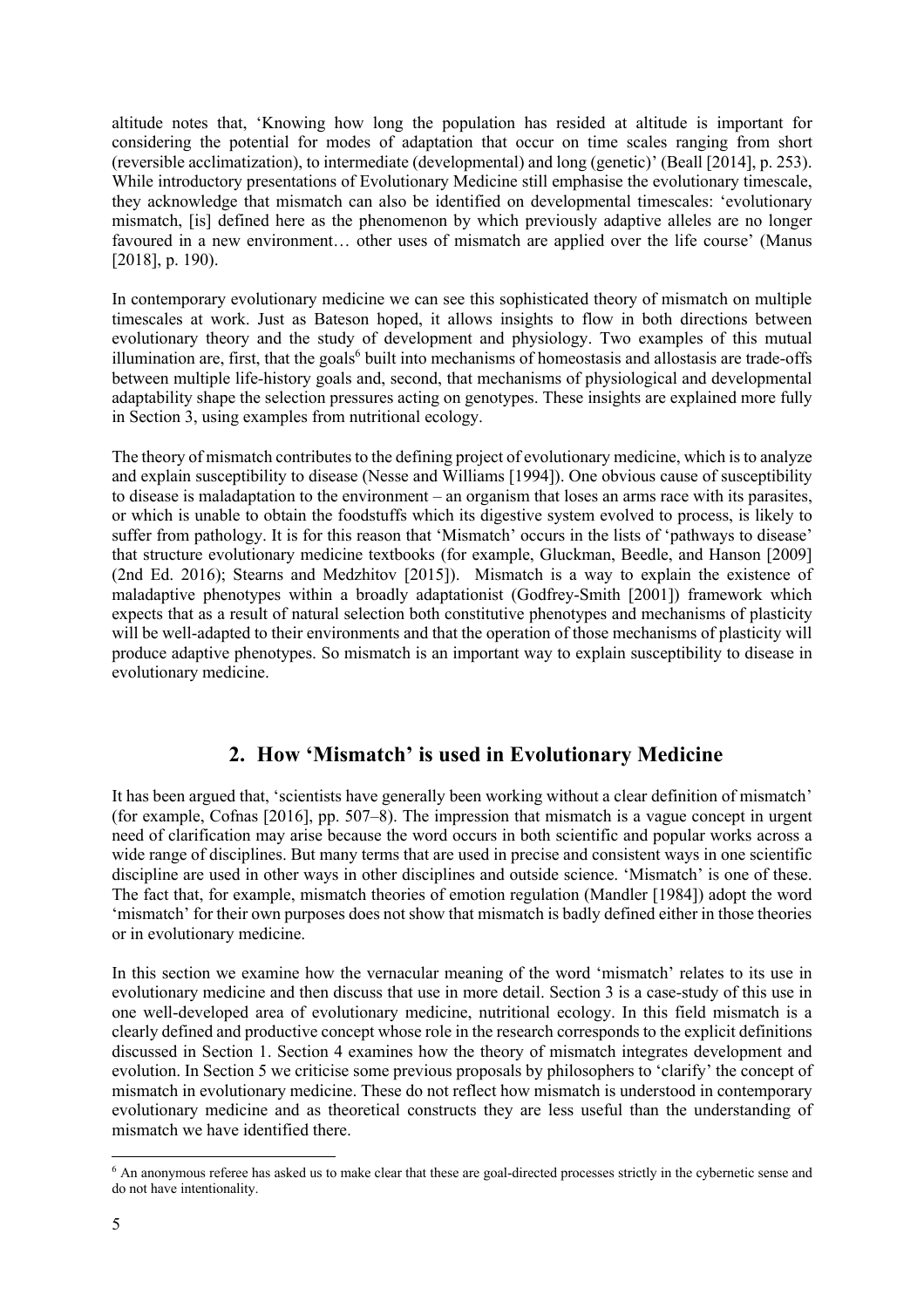#### **2.1 Vernacular meaning**

In everyday English, a square peg is mismatched to a round hole if our standard of success for pegs is fitting through holes. There is a mismatch between supply and demand if there is too much or too little supply to meet demand, the standard of success in this case being market clearing. In this commonsense way, we can speak of a 'mismatch' in biology whenever we have a biological unit, an actual environment, a reference environment, and some measure of utility according to which the unit would have higher utility in the reference environment than in its actual environment (Figure 3). The biological unit is commonly a gene, a genotype or an organism, but many other units could potentially be described as 'mismatched'. The reference environment is usually the historical environment to which the unit was adapted. But other choices are possible – Morris ([2018]) suggests assessing mismatch with reference to an optimal environment (see Section 5). The utility function is usually biological fitness or some fitness surrogate (such as energetic efficiency). But other utility functions could be used – Lloyd, Wilson and Sober point to subjective well-being as one alternative (Lloyd *et al.* [2011], p. 5). Evolutionary medicine researchers writing for a popular audience may well talk of 'mismatch' in cases where environmental change reduces subjective well-being. But that does not mean that they use a vague concept of mismatch in their scientific practice. As we saw in Section 1, explicit definitions of mismatch in evolutionary medicine consistently use biological fitness, and the models, operationalisations and other elements of scientific practice in evolutionary medicine research comply with that definition, as we show in more detail in Section 3.



*Figure 3. Biological applications of the term 'mismatch' conform to a general schema: A biological unit i with phenotype P is in a state of mismatch with respect to its actual environment E for a given utility function f, if considering a set of possible states of the environment*  $[E_1, E_2, E_N]$ *, i performs lower with respect to in its actual environment, than it would in another state of the possible environment (the reference environment). For instance, in Figure 3, is in a state of mismatch with respect to P and*  $E_2$  *when compared to*  $E_1$  *for the fitness function W*  ( $W_{i_1} > W_{i_2}$ ).

When evolutionary medicine is studying change on evolutionary timescales, the reference environment for mismatch is the historical environment to which the organism is adapted, often referred to as the 'environment of evolutionary adaptedness' or EEA. The EEA concept has been criticised because a species can occupy many different environments in the period over which a trait evolves and also because of niche construction (Buller [2005], pp. 59–60; Laland and Brown [2002], [2006]). The primary target of these criticisms is the use of the EEA concept in evolutionary psychology. According to Buller evolutionary psychologists regard the EEA as a specific set of environmental factors, and this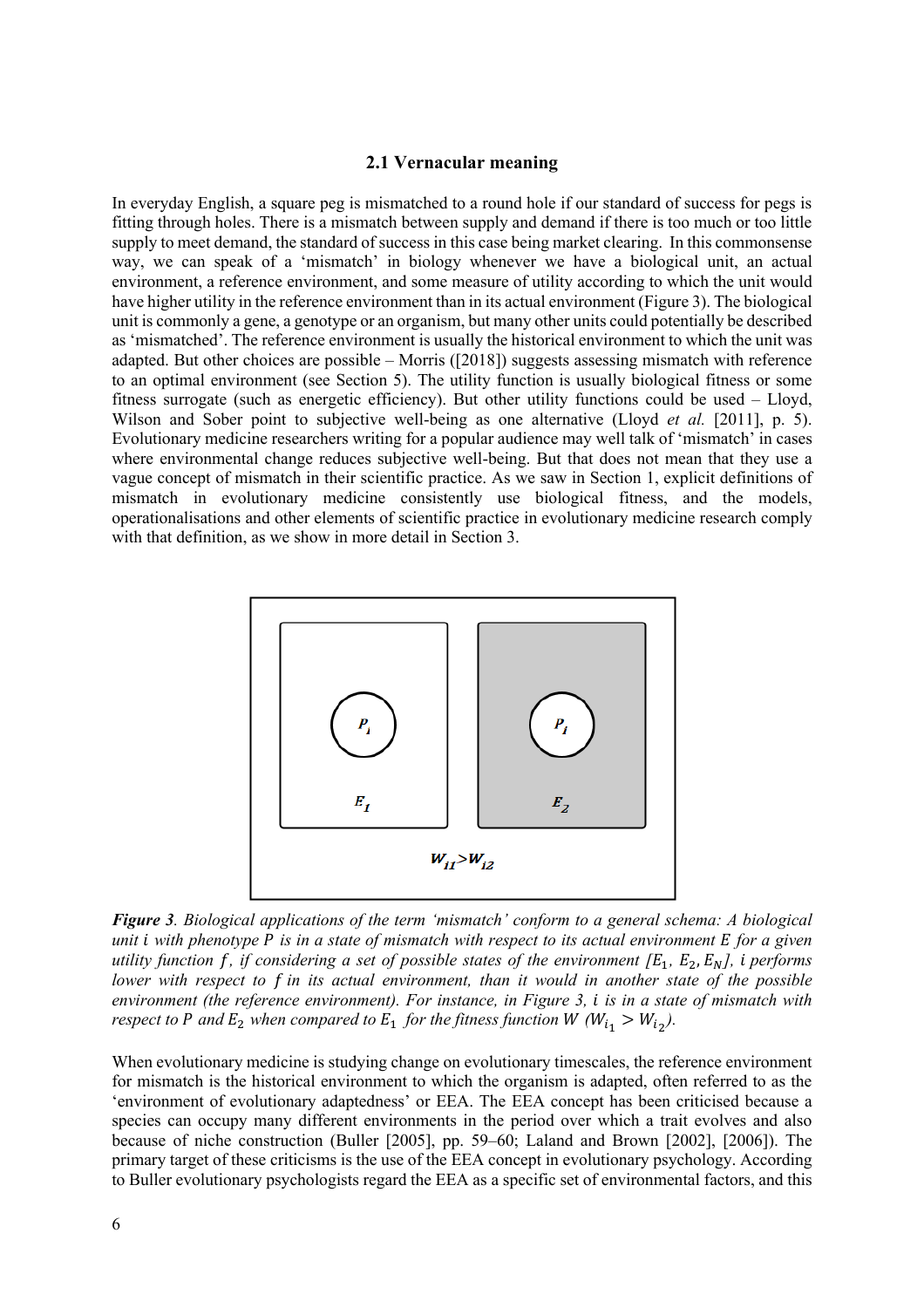way of thinking can be seen in the first paper to use the term 'mismatch' in evolutionary medicine (Eaton *et al.* [1988]). However, as can be seen in the models presented in Section 3, the EEA is not normally conceived as a specific set of environmental factors, let alone a specific place and time in history, but as a set of parameters in a model of natural selection. The values of those parameters represent a weighted sum of the environments experienced by the organism over the period of time relevant to explaining the currently observed value of the phenotype. For example, in studying the evolution of adaptations to high altitude, researchers seek to establish historical occupation patterns across the diverse landscapes that have been inhabited by populations that exhibit these adaptations (Beall [2014]). The ability to determine the parameters of the EEA is an important constraint on the rigorous use of evolutionary mismatch explanations. One relatively unproblematic application of the concept is when parameters that have been more or less constant through human evolution have changed due to documented recent developments, such as the virtual elimination of multicellular gut parasites in the developed world.

The EEA concept has also been criticised from the perspective of niche-construction theory. Nicheconstruction replaces the idea that populations evolve in response to the environment with a reciprocal relationship in which evolving populations also shape the environment. But niche-construction does not do away with the idea of adaptation. It couples the equations of change for genotypes (representing adaptation) to the equations of change for environmental variables (representing niche-construction) (Lewontin [1983], p. 282). An evolving population responds to selection pressures which themselves change as a function of the response to selection of the population. This approach to adaptation has recently been explored by Tanaka, Godfrey-Smith and Kerr ([2020]). The EEA in the traditional picture of evolution, ignoring niche construction, is a weighted average of the historical environments to which an evolving population has been exposed. It attempts to represent the spatial and temporal variation in historic environments in a tractable model. Niche construction complicates this picture because the different 'patches' of the environment are temporally ordered and the order in which they occur is a function of the changing composition of the population. But 'more complicated' does not necessarily mean 'intractable' (Tanaka *et al.* [2020]). If it is possible to successfully model evolutionary change whilst taking account of niche construction, then it will also be possible to model situations in which population mean fitness is reduced because organisms are unable to adapt to changes in the environment, including those induced by their own niche-constructing activities (the 'negative' niche construction of Odling Smee *et al.* ([2003])).

Niche-construction theory is thus perfectly compatible with mismatch theory. The most sophisticated application of niche-construction theory to mismatch to date, that of Laland and Brown ([2006]), proposes the empirical hypothesis that niche construction in humans reduces adaptive lag or mismatch (they treat these as synonyms). They do not reject the idea of mismatch, and indeed they think it a 'truism' that mismatch occurs widely ([2006], p. 98).

As we will see in Sections 2.2 and 2.3, when mismatch is identified on shorter timescales the reference environment in evolutionary medicine is not always the EEA. But the reference environment and the actual environment are always related by some kind of change. Fitness is reduced in the actual environment because the change in environment has exceeded the capacity of the organism to adapt. This difference between the scale of environmental change and the rate at which the organism can adapt to that change—whether by physiological, developmental or evolutionary means—is the theoretical core of the idea of mismatch in evolutionary medicine. It is this feature that allows mismatch to explain observed maladapted phenotypes: the organism is maladapted because the environment it occupies is not the environment to which it is adapted and it has been unable to catch up.

#### **2.2 Expected fitness and realised fitness**

Mismatch is used to explain maladaptation, not merely bad luck. The general mismatch schema (Figure 3) could be applied to the famous hypothetical of two identical organisms one of which is struck by a falling tree (Scriven [1959]). The squashed organism has lower fitness in its actual environment than it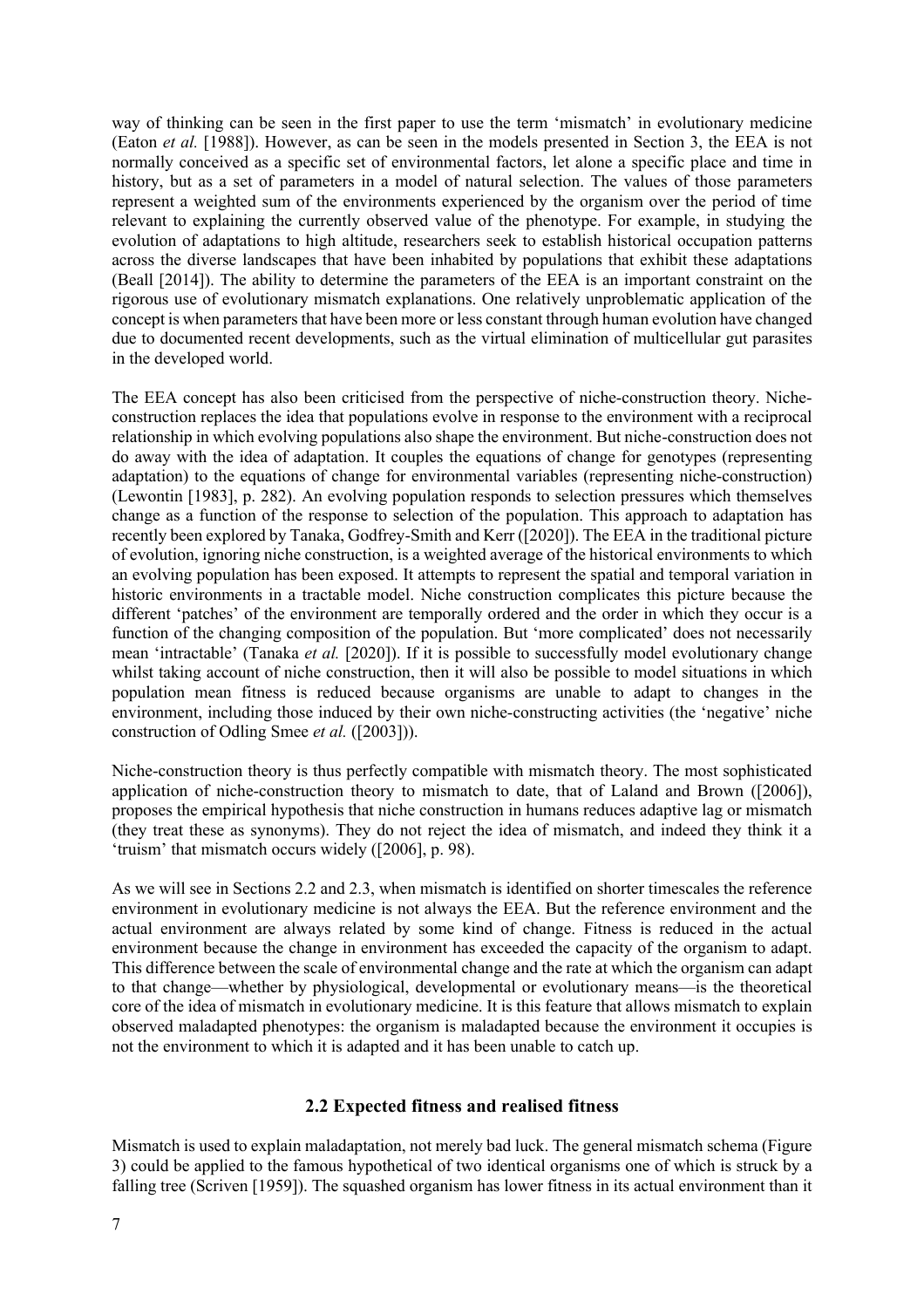would have in the reference environment – the environment of the identical organism that does not get squashed. But no-one would seriously call this a 'mismatch' because there is no systematic relationship between the organism's phenotype and this piece of bad luck.

In this frivolous example, the utility function used to detect mismatch is 'realised fitness', the actual reproductive output of an organism, rather than 'expected fitness', the reproductive output an organism would have on average across the range of environmental conditions experienced by the population to which it belongs, weighted by the frequencies of those conditions (Pence and Ramsey [2013]). This distinction between realized and expected fitness is at the heart of the propensity interpretation of fitness (Mills and Beatty [1979]; Pence and Ramsey [2013]; Doulcier *et al.* [2021]), and the divergence between realized and expected fitness can be used to measure the amount of drift in a population (Ramsey [2013]; Bourrat [2017]). The utility function relevant for natural selection and adaptation, and thus for evolutionary mismatch, is expected fitness, not realised fitness.

In evolutionary mismatch, the relevant measure is expected fitness, but the idea of mismatch has also been applied on shorter timescales, and this sometimes requires using realised fitness as a measure. In developmental mismatch, a phenotypically plastic organism makes an incorrect prediction<sup>7</sup> about its future environment and in consequence develops a maladaptive phenotype. Detailed examples are given in Section 3, but for now, consider a water flea that grows defensive armour in response to chemical cues of the presence of predators, and then finds itself in a pool with no predators. The realised fitness of the flea would have been higher had it saved these resources and invested them in reproduction.<sup>8</sup> In general, phenotypic plasticity can go wrong because the EEA is 'normal but noisy'. Most developmental decisions must be made with less than perfect information, so even an organism following an optimal decision rule will make errors at a predictable rate (as in the example of the water flea). An individual organism can thus maximise its expected fitness by following the optimal rule but fail to maximise its realised fitness because the optimal rule has a rate of error. Matthewson and Griffiths ([2017]) have argued that the inevitability of errors in mechanisms of 'predictive adaptive responses' (PAR) is a major original insight of evolutionary medicine. Organisms will sometimes be mismatched even in their EEA because phenotypic plasticity uses cues to predict which of a range of (normal) environments the organism will encounter in later life and these predictions are less than perfect (Gluckman and Hanson [2004a]).

One very influential idea in evolutionary medicine is that an evolutionary mismatch can cause widespread developmental mismatch. A change in the environment can disrupt the relationship between cues earlier in life and environments later in life. The mechanism of plasticity that relies on that cue is evolutionary mismatched to the new environment. This leads to many individuals in the population being developmentally mismatched to their local environment. In such cases, organisms fail to maximise their *expected* fitness, as well as their *realised* fitness, because the cue-consequence relation in the actual environment is different from that in the EEA.

The scientific literature does not have distinct names for the two different scenarios that can account for an observed developmental mismatch, although the two alternative scenarios are clearly distinguished. The point that even under ideal circumstances development involves committing to a phenotype with less than perfect information is also made very clear (for example, Gluckman and Hanson [2004a], p. 1735; Kuzawa [2008], pp. 344–5). We now introduce some terminology to distinguish various mismatch scenarios (Figure 4 and Table 1).

 $<sup>7</sup>$  An anonymous referee has pointed out that 'prediction' might appear inappropriately mentalistic in this context. However,</sup> it is universally used in the literature on developmental and phenotypic plasticity and this *façon de parler* does not imply that biological mechanisms possess intentional states. For a recent philosophical investigation of the heuristic value (and pitfalls) of intentional language in evolutionary biology, see Okasha ([2018]).

<sup>&</sup>lt;sup>8</sup> To be precise, the realised fitness of a flea which follows the correct decision rule in choosing its phenotype, and thus maximises its expected fitness, but which actually finds itself in the wrong environment, will be lower than the expected fitness unless other unsystematic factors – one or more lucky accidents – lead to the individual having a reproductive output that is higher than we would expect for a flea with this phenotype in that environment. We thank John Matthewson for pointing this out to us.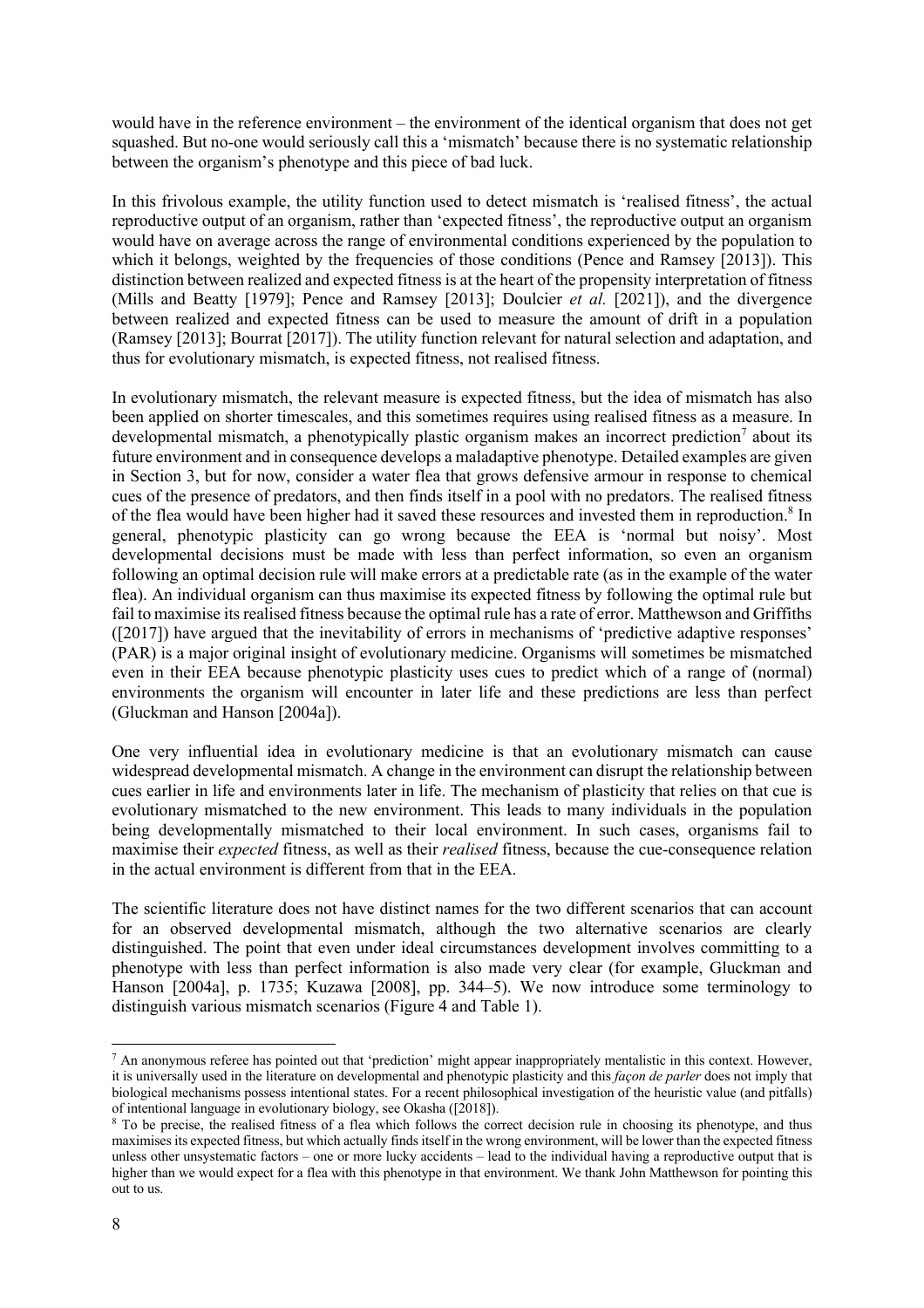### **2.3 A taxonomy of mismatch phenomena**

We call a mismatch that occurs on the evolutionary timescale and to a constitutive phenotype, a 'simple evolutionary mismatch'. These mismatches reduce expected fitness, which often but not always means that realised fitness will be reduced for many individuals. The thrifty genotype hypothesis is an example of simple evolutionary mismatch.

When a mismatch occurs on the developmental timescale because natural selection has failed to keep pace with the changing environment we call this an 'evolutionary developmental mismatch'. These are cases where natural selection has not adapted the mechanism of plasticity to the changing environment. This failure of adaptation on an evolutionary timescale explains the failures of adaptation on the developmental timescale. Here again, both expected and realised fitness are reduced.

It has been suggested that the thrifty phenotype hypothesis is an example of evolutionary developmental mismatch, with modern environments systematically giving the developing fetus the wrong cue about its future environment. But researchers have emphasised that even in normal environments this mechanism may produce a thrifty phenotype which finds itself living in nutritional abundance. This would be an example of our next category of mismatch:

When a mismatch occurs on the developmental timescale but only because a mechanism of phenotypic plasticity has produced the wrong phenotype for the actual environment we call this a 'simple developmental mismatch'. Such failures occur because even a perfectly adapted mechanism for making decisions under uncertainty must make some errors. No evolutionary mismatch is needed to explain the developmental mismatch in this case. These mismatches reduce the realised fitness of individuals, but not their expected fitness since, *ex hypothesi*, the decision rule is well-adapted to the EEA.

We make the same distinction between simple and evolutionary mismatch for mismatch phenomena occurring on the physiological timescales (Figure 2 and Table 1) and we discuss some examples of each in Section 3.

It is important to note that while we distinguish three timescales, physiological, developmental and evolutionary, this division is not rigid. Kuzawa ([2008]) adds a fourth, 'intergenerational' timescale (Figure 1) for mismatches generated by mechanisms of inter-generational adaptive plasticity ('parental effects' (Badyaev and Uller [2009])). In contrast, Raubenheimer, Simpson and Tait ([2012]) treat epigenetic and genetic mechanisms as operating on a single 'transgenerational' timescale. The important point is that mismatch can occur as a result of many different mechanisms, each of which acts on a specific timescale. Finer or coarser-grained timescales can be used to study particular aspects of mismatch.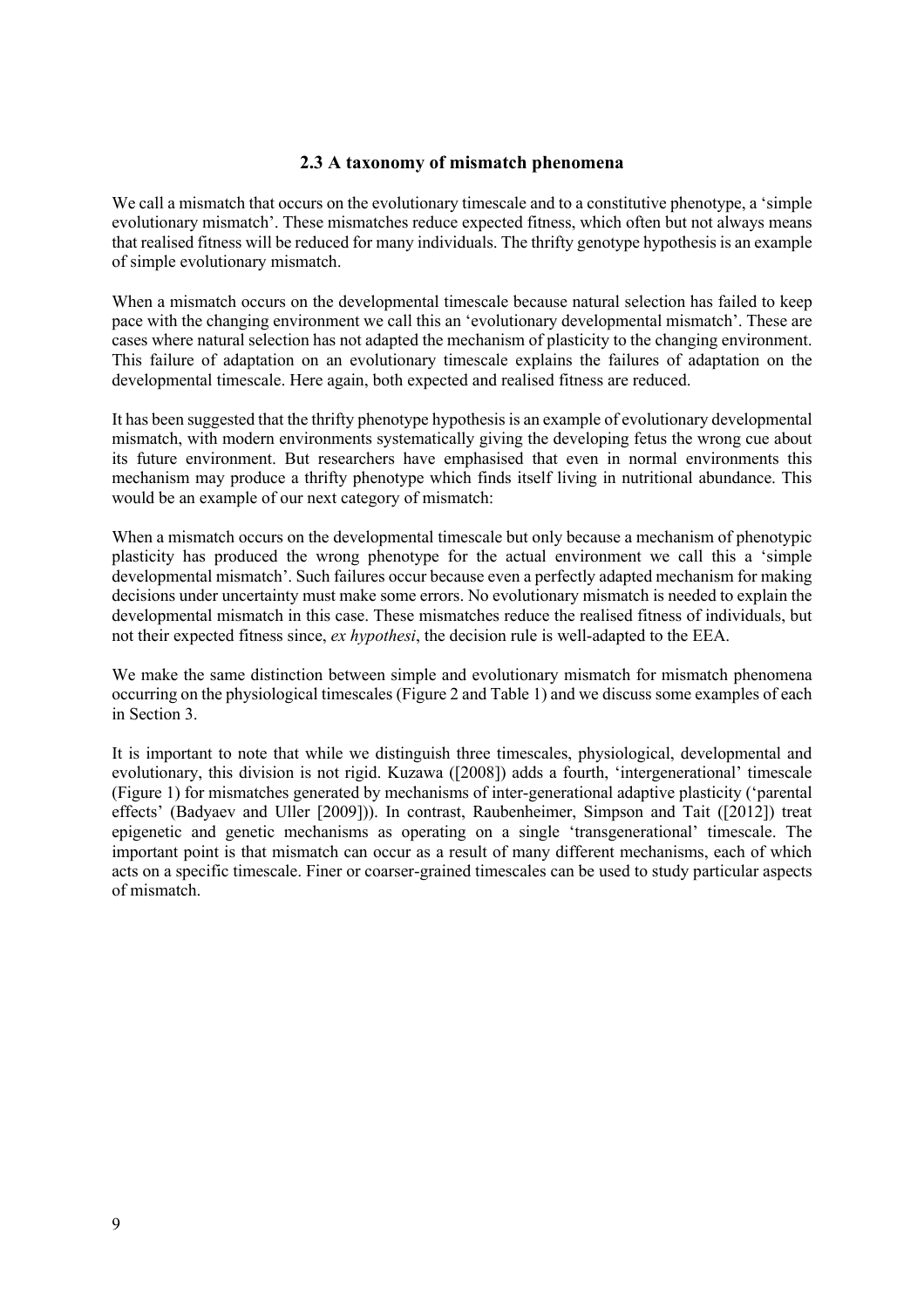

**Figure 4.** *A taxonomy of mismatch phenomena. See Table 1 and text for explanation and examples. For physiological mismatch see Section 3 for examples.* 

| <b>Mismatch</b>                            | Situation in which the fitness (expected or realised)<br>of a biological unit is decreased as a result of an<br>environmental change that exceeds the capacity of<br>the biological unit for immediate adaptation                         |
|--------------------------------------------|-------------------------------------------------------------------------------------------------------------------------------------------------------------------------------------------------------------------------------------------|
| <b>Simple Evolutionary Mismatch</b>        | <b>Mismatch</b> in which the utility function is expected<br>fitness and the reference environment is the<br>Environment of Evolutionary Adaptedness (EEA).                                                                               |
| <b>Evolutionary Developmental Mismatch</b> | A form of evolutionary mismatch which has<br>attracted particular attention in evolutionary<br>medicine. Environmental change disrupts the<br>relationship between cue and consequence<br>implicitly assumed by a mechanism of phenotypic |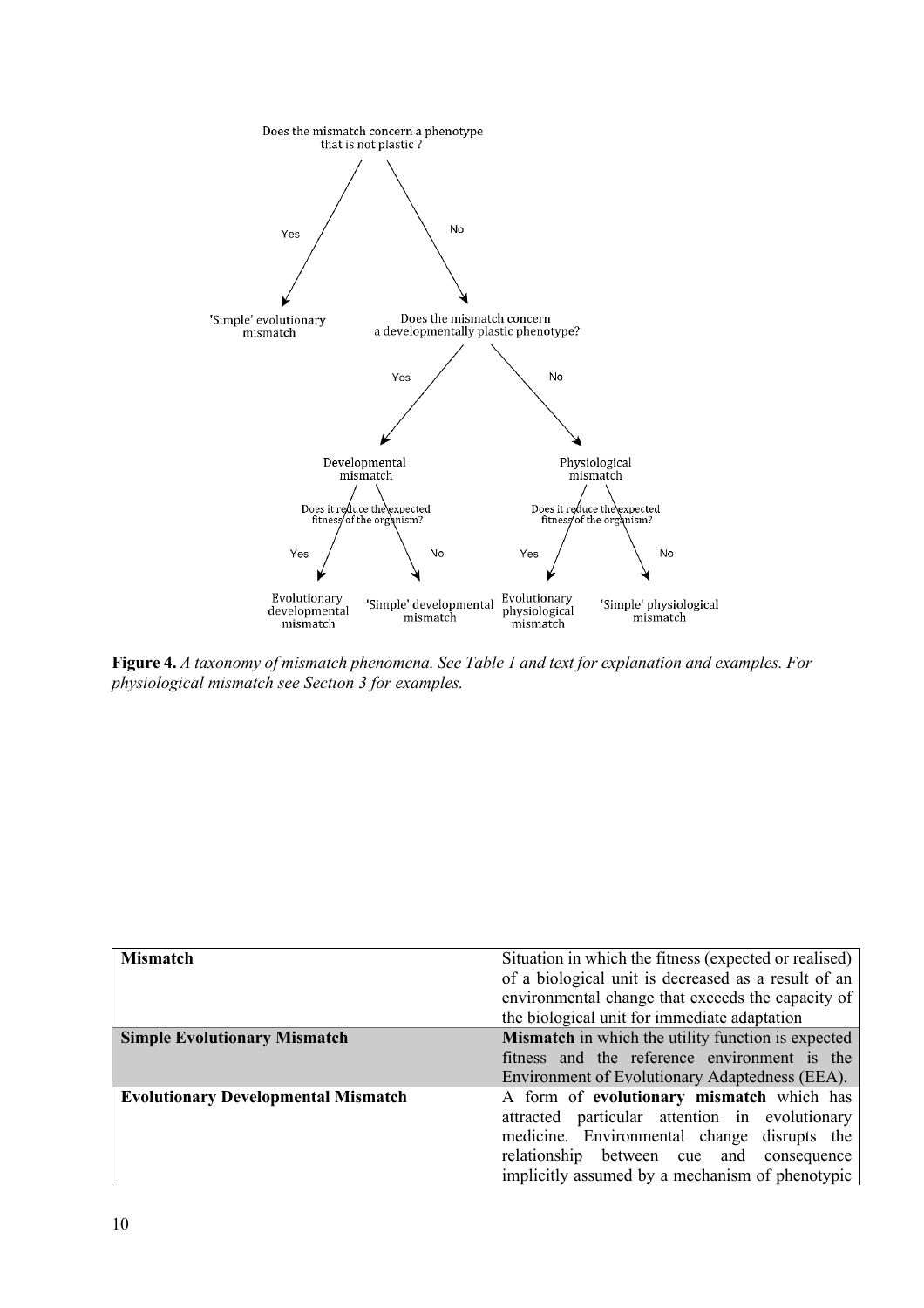|                                            | plasticity, leading that mechanism to produce<br>maladapted phenotypes. Both expected and realised<br>fitness are reduced.                                                                                                                                                                                                                                                                                                                                             |
|--------------------------------------------|------------------------------------------------------------------------------------------------------------------------------------------------------------------------------------------------------------------------------------------------------------------------------------------------------------------------------------------------------------------------------------------------------------------------------------------------------------------------|
| <b>Simple Developmental Mismatch</b>       | Mismatch in which the utility function is realised<br>fitness (but see fn.8) and the mechanism<br>responsible for the mismatch is phenotypic<br>plasticity. Simple Developmental Mismatch will<br>occur regularly in the EEA because developmental<br>decisions are made with less than perfect<br>information.                                                                                                                                                        |
| <b>Evolutionary Physiological Mismatch</b> | The phenomenon, included in the definitions of<br>mismatch by Kuzawa ([2008]), Gluckman Beedle,<br>and Hanson ([2009]) and Raubenheimer, Simpson<br>and Tait ([2012]), in which environmental change<br>has disrupted the relationship between cue and<br>assumed by<br>physiological<br>consequence<br>mechanisms of homeostasis or allostasis, so that<br>these mechanisms consistently generate phenotypic<br>changes which do not match the actual<br>environment. |
| <b>Simple Physiological Mismatch</b>       | For completeness, we note that failures of<br>homeostatic or allostatic mechanisms in the EEA<br>could logically be described<br>as<br>'simple<br>physiological mismatch'.                                                                                                                                                                                                                                                                                             |

**Table 1.** *The theory of mismatch in contemporary evolutionary medicine. Note that mismatch on the physiological and developmental timescales requires phenotypic plasticity. Simple evolutionary mismatch does not and can apply to constitutive phenotypes.*

# **3. A Case-study: Mismatch in Nutritional Ecology**

In this section, we examine the use of mismatch in nutritional ecology, a field of evolutionary medicine which takes a comparative and evolutionary perspective on obesity and other aspects of metabolic syndrome (see 'Principles of Evolutionary Medicine' (1st Ed.) Gluckman, Beedle, and Hanson [2009], Box 8.5).

Some leading figures in nutritional ecology define mismatch as follows:

'Mismatch occurs when the timescale and/or magnitude of environmental change exceeds the combined capacity of adaptation owing to homeostatic mechanisms, phenotypic plasticity and transgenerational adaptation'. (Raubenheimer *et al.* [2012], p. 1641)

To begin with we will examine evolutionary mismatch in nutritional ecology, before explaining how the framework encompasses developmental and physiological mismatch. Evolutionary mismatch occurs when the organism's expected fitness in its actual environment is significantly lower than in the EEA.

The environment in nutritional ecology consists of 'foods' available to the animal. These can be combined into 'meals' in proportions dictated by the animal's feeding behaviour. The overall combination of foods an animal consumes over some period is its 'diet'. The phenotype in nutritional ecology is the regulatory mechanisms that determine which diet an animal will consume in a given food environment. Adaptation is defined in terms of whether a diet maximises fitness. The fitness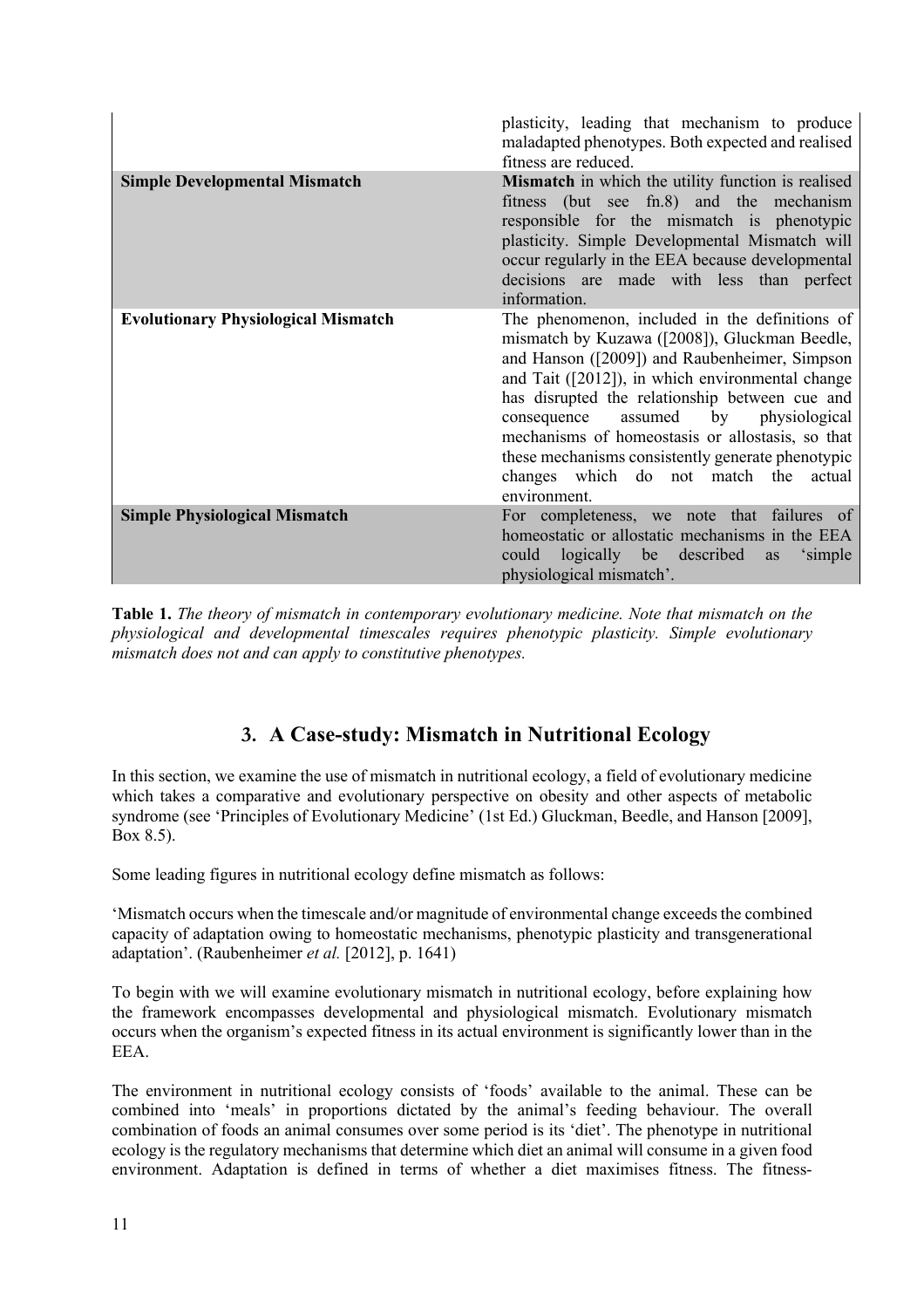maximising diets can be represented as a 'nutritional intake target', a point in a multi-dimensional space whose axes represent macronutrients - fat, carbohydrate and protein - and micronutrients - minerals such as iodine and vitamins such as ascorbic acid. (Machovsky-Capuska *et al.* [2016] and see Figure 5)

An animal's ability to reach its nutritional intake target is constrained by the food environment. If no individual food contains the correct proportions of macro- and micronutrients, then animals try to consume the available foods in such proportions that their overall diet contains the correct proportions of macro- and micronutrients (Simpson and Raubenheimer [2012]). Whether this is possible depends on the content of the available food items. For example, an animal that feeds on fruit and leaves may find it impossible to reach its intake target in the off-season when trees are not fruiting. In such cases, although 'food' is abundant it consists entirely of one food, leaves, which contain a higher proportion of protein than the optimal diet (Cui *et al.* [2018]).

If the environment makes it impossible to reach the intake target, then an animal must follow a 'rule of compromise' (Simpson and Raubenheimer [2012]) which determines which nutrients it will overconsume and which it will underconsume. For example, many animals, including humans, prioritise protein over other macronutrients. They defend a protein intake target by over or under consuming fats and carbohydrates(Gosby *et al.* [2011]). Many other 'rules of compromise' are possible, such as an 'equal distance' rule which balances the size of the deficits and surpluses in alternative macronutrient groups and which may characterise the behaviour of some generalist primates (Cui *et al.* [2018]). The 'rule of compromise' is itself an adaptation which minimises the fitness cost to the animal of finding itself in an environment in which it cannot reach its nutritional intake target. Seasonal fluctuation in the availability of different foods provides an obvious environment for the evolution of an adaptive rule of compromise. In a novel, sub-optimal food environment, however, all bets are off and the diet generated by an evolved rule of compromise may be highly maladaptive (Figure 5).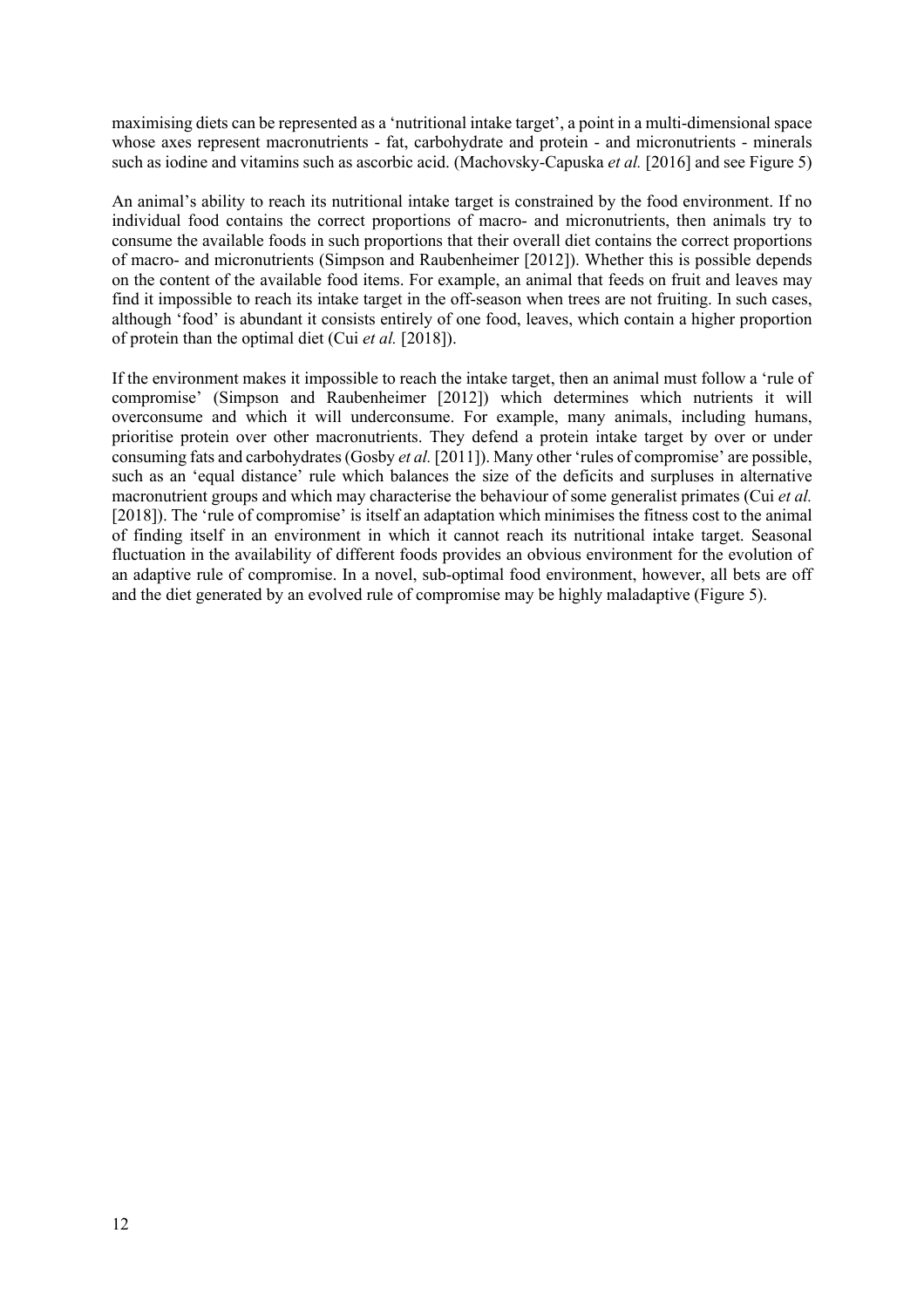

**Figure 5.** Hypothetical example to illustrate a 'rule of compromise'. In this case, the rule is 'strict protein prioritisation' where an absolute protein intake target dominates the choice of diet. Under this rule, a small change in the ratio of protein to other macronutrients in the possible diets available to the animal can lead to a large change in consumption of other nutrients. In this example, 'a 1.5% decrease in the proportion of energy from protein (from 14 to 12.5%) will result in a 14% increase in the amount of carbohydrate and fat eaten. Conversely, a 1.5% decrease in dietary protein density will correspond with a 11% decrease in non-protein energy eaten' (Reproduced from Raubenheimer *et al.* [2015], S29).

The 'protein leverage' effect shown in Figure 5 is a proposed explanation of the increase in obesity in humans and their companion animals in recent decades (Raubenheimer *et al.* [2015]). This is a classic example of an evolutionary mismatch hypothesis. In the EEA foods high in fat and carbohydrate but low in protein are rare. Protein prioritisation is adaptive on the rare occasions when protein is rare, because of the physiological challenge of storing protein. But foods high in fat and carbohydrate and low in protein are now ubiquitous. As a result, the evolved rule of compromise causes humans and other animals to consistently consume more calories than they can use or store without becoming obese. This widespread pattern of maladaptive behaviour is explained by the inability of natural selection to change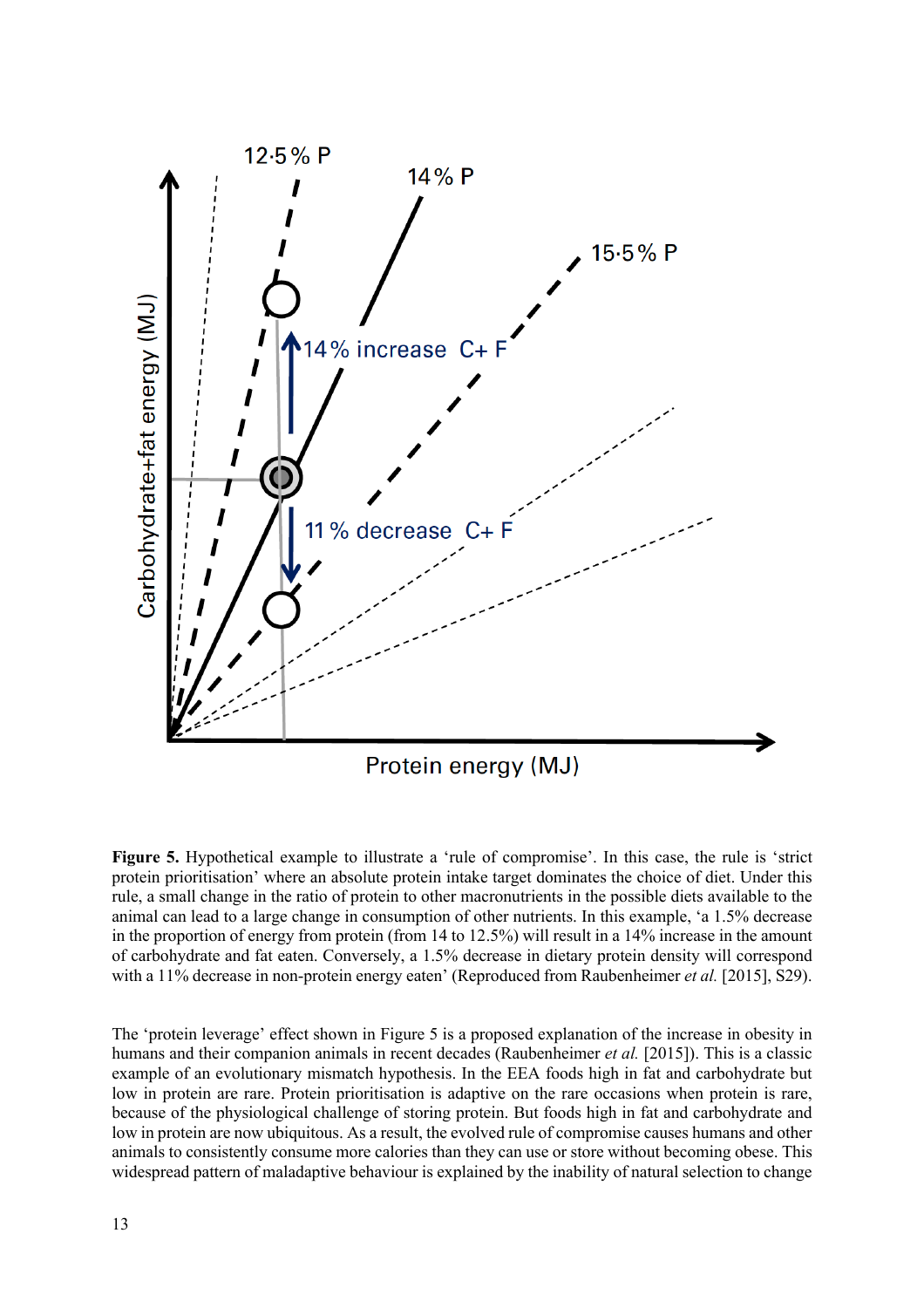the nutritional phenotype quickly enough to keep pace with the changing nutritional environment. The rule of compromise minimised the loss of fitness in hostile patches of the EEA. In current environments, this hypothesis suggests, the rule leads to obesity, diabetes, heart disease and other elements of metabolic syndrome. 9

# **4. How Mismatch Integrates Development and Evolution**

The mismatch between the rule of compromise and a novel environment just described is a 'simple evolutionary mismatch'. In simple evolutionary mismatch, the organism has a constitutive phenotype<sup>10</sup> which is maladapted in the new environment.

Another adaptation which may undergo simple evolutionary mismatch is the physiological needs of the organism which the nutritional intake target is designed to satisfy. An organism whose physiological needs cannot be met by a novel environment is mismatched to that environment. But the physiological needs of an organism co-evolve with its dietary environment. There is evidence that humans with different biogeographic origins differ in the extent to which specific levels of obesity are risk-factors for Type-II diabetes (Chiu *et al.* [2011]). If correct, this would suggest that these populations are physiologically adapted to slightly different food environments, just as Neel speculated ([1958]). As a result, some human populations may experience a greater degree of mismatch to modern, industrialised food-environments than others (but see fn. 9 and fn. 10).

One way in which evolution and development interact is that evolutionary mismatch can cause developmental mismatch. In 'evolutionary developmental mismatch', a mechanism of developmental plasticity produces a mismatched phenotype because the cue-consequence relationship implicitly assumed by the mechanism does not hold in the new environment. For example, the mechanisms by which infants use cues in milk to form taste preferences are mismatched to the environment of formula feeding. Avoiding tastes not found in infant formula is usually maladaptive – it means avoiding the tastes of vegetables, for example (Domínguez [2021]). Evolutionary developmental mismatch can have very dramatic consequences: apparently insignificant changes to the environment may have dramatic consequence for population health if organisms use them as cues to determine their developmental trajectory. This insight is at the heart of DOHaD research on 'predictive adaptive responses' (Gluckman, Hanson, and Spencer [2005]; Gluckman *et al.* [2007]).

But developmental mismatch is not just a special case of evolutionary mismatch. It is an independently defined phenomenon that only sometimes results from evolutionary mismatch. Simple evolutionary mismatch has potentially very different implications for medicine. As we explained in Section 2, developmental decisions are almost always decisions under uncertainty so that even an optimal decision rule generates errors. Gluckman and collaborators argued that a predictive adaptive response may produce 'a continuous range of human metabolic "morphs" representing a suite of integrated responses to the environmental cues received in utero or by the neonate which establish the setpoints of the metabolic and related systems.' (Gluckman *et al.* [2007], p. 14). As a result, 'even when fetal growth falls within the normal range, being born into an enriched postnatal environment can create a mismatch' (Gluckman and Hanson [2004a], p. 1735). So a PAR will make errors, not because it is operating in a novel environment, but because even the best possible decision rule still has a rate of error. These errors are simple developmental mismatches.

<sup>9</sup> An anonymous referee has asked us to increase the focus on human obesity in our discussion. But we cannot do justice to complex and unresolved empirical issues around human obesity in the space available here and these remarks should only be taken as hypothetical illustrations of the principle of nutritional ecology. An accessible attempt to explain the potential realworld applications of these principles is *Eat Like the Animals* (Raubenheimer and Simpson [2020])

 $10$  In biology a 'constitutive' phenotype is one that is not plastic in the sense defined in fn. 3. Whether rules of compromise and nutritional intake targets are, in fact, plastic and to what degree is a complex, empirical issue.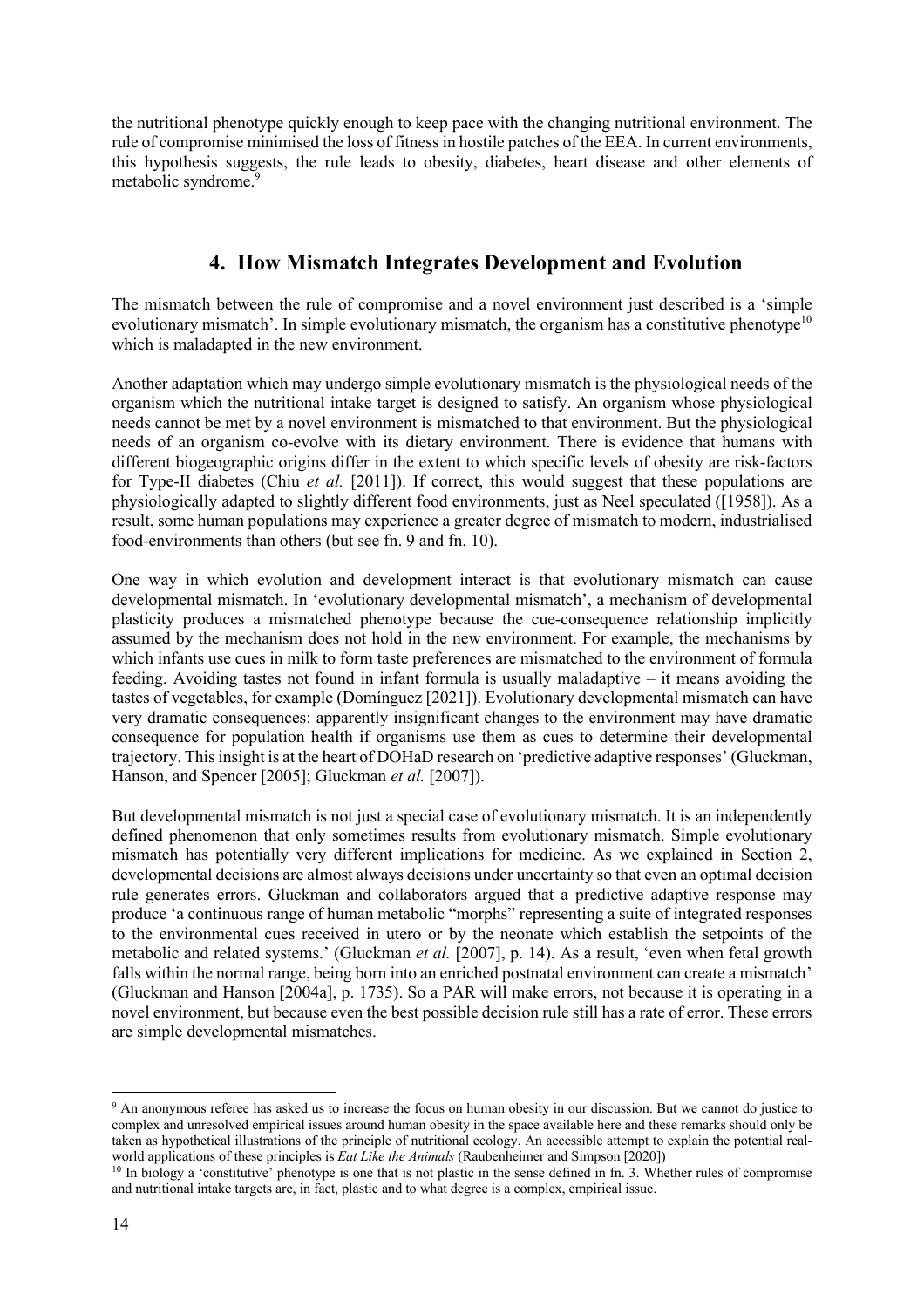The same approach can be applied *mutatis mutandis* to distinguish 'evolutionary physiological mismatch' from 'simple physiological mismatch'. Such cases are normally described simply as failures of homeostasis or allostasis. When the actual environment differs from that predicted by the operation of the mechanism, the physiological state of the organism is mismatched to the actual environment. For example, an organism that has elevated cortisol levels in response to cues of a hostile environment but is actually in a benign environment is mismatched to that environment. This organism will pay the short-term physiological cost of increasing cortisol level on realised fitness when this is unnecessary.

The theory of mismatch draws attention to the parallels between physiological mismatch and mismatch on larger timescales. Suppose that some failure of homeostasis or allostasis occurs strikingly often in a population, and hence calls for an explanation. One possible explanation is a downstream consequence of evolutionary mismatch or 'evolutionary physiological mismatch'. This would involve an evolutionary mismatch between the physiological mechanism and a novel environment because the cue-consequence relationship implicit in the design of a physiological mechanism no longer holds in that environment. The other possible explanation parallels 'simple developmental mismatch'. In 'simple physiological mismatch' a homeostatic mechanism follows a rule which maximises expected fitness, but because the environment is noisy even the optimal rule often fails to maximise realised fitness (see Figure 4). The 'smoke detector principle' in evolutionary medicine is one example (Nesse [2005]).

There is nothing specific to nutrition about this need to recognise mismatch phenomena on multiple timescales. For example, in the study of adaptation to altitude: 'Knowing how long the population has resided at altitude is important for considering the potential for modes of adaptation that occur on time scales ranging from short (reversible acclimatization), to intermediate (developmental) and long (genetic)' (Beall [2014], p. 253). The different ways in which different human populations have adapted to living at high altitude produce the same range of mismatch phenomena that we have attempted to illustrate using nutrition and their health impacts are the topic of current research in evolutionary medicine (S. Corbett, pers. comm).

The theory of mismatch integrates all these phenomena into a theory of how physiology, development and evolution interact with each other and with environmental change to explain health outcomes. As an example of the power of this integrative approach, consider how it improves our understanding of homeostasis. Once we see homeostasis as a mechanism of fitness-tracking on short timescales we can analyse it in the framework of life-history theory, the same framework we use to understand the evolution of constitutive phenotypes and of developmental plasticity. It is ultimately inadequate to regard homeostasis (and its relatives homeorhesis, allostasis, etc) as targeting anything other than the maximisation of fitness (Raubenheimer *et al.* [2012]). The values and ranges of internal variables that are the targets for these physiological mechanisms are not optimal in any simple, physiological sense, but rather represent trade-offs between multiple goals where the implicit relative fitness payoffs of those goals are those from the EEA.

From this perspective the traditional idea that nutrition science should identify an 'optimal diet' appears naïve. There is no single 'optimal diet' since different macronutrient ratios are 'optimal' for maximum lifespan, maximum lifetime reproductive output, immune functioning, etc (Cotter *et al.* [2011]; for an overview, see Raubenheimer *et al.* [2012], pp. 1637–9; Solon-Biet *et al.* [2015]). The prediction is that the observed nutritional intake target will represent a trade-off between these different goals that reflects their relative importance in the EEA.

Conversely, the theory of mismatch integrates physiological and developmental understanding into evolution. An organism with a mechanism of physiological or developmental plasticity that allows it to adapt to some range of environmental change does not need to undergo adaptation by natural selection in that range of environments. Thus, in order to predict the response to selection biologists need to take into account the capacity of an organism for physiological and developmental adaptation.

Physiological plasticity, intra- and inter-generational developmental plasticity, and evolution by natural selection are all means to the same end – tracking changing environments so as to maximise fitness.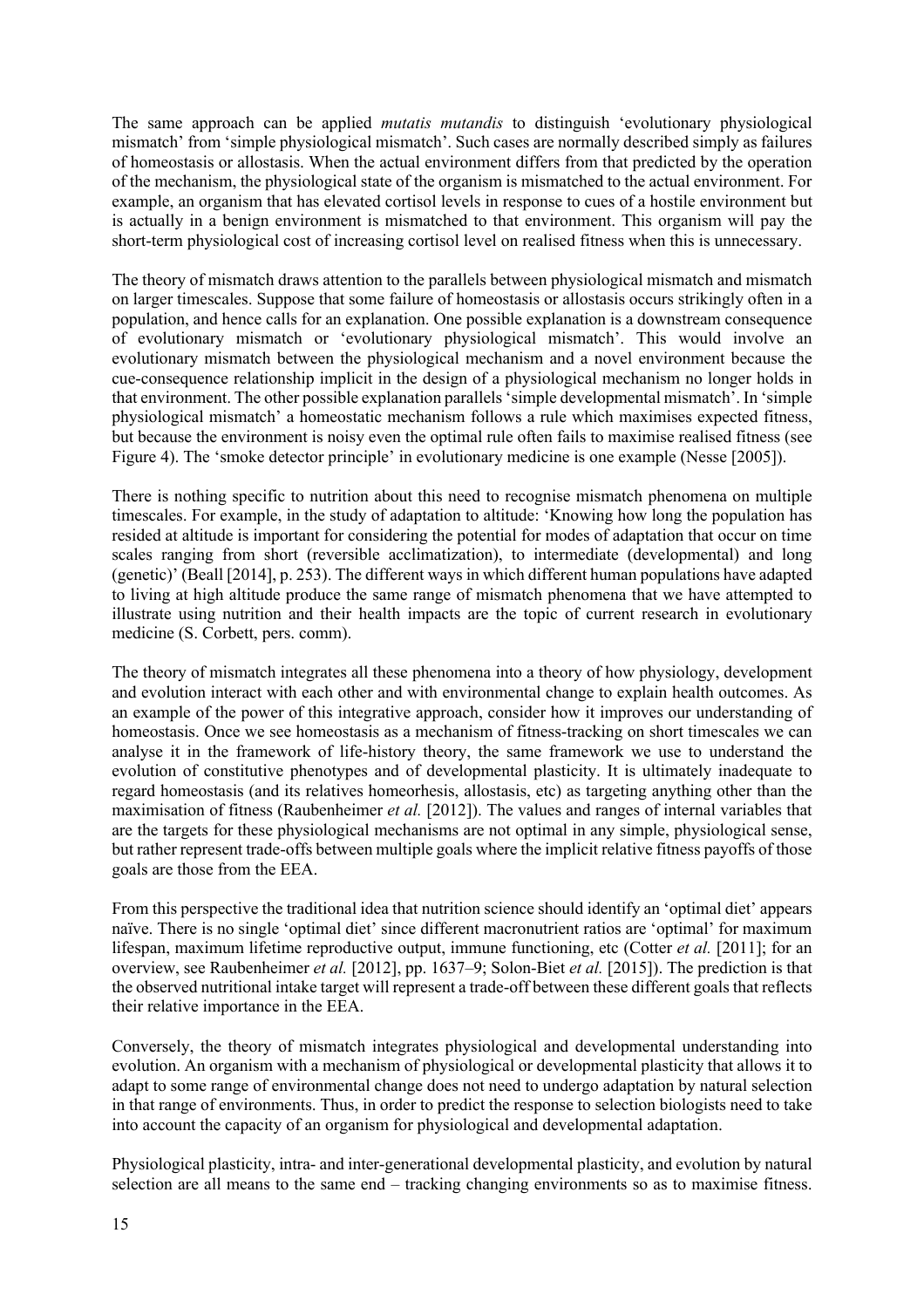The design of each of these mechanisms reflects the same evolutionary compromises between multiple life-history goals. These mechanisms interact with one another, forming a suite of means by which organisms can cope with environmental heterogeneity. It is this focus on adaptive tracking, and on multiple mechanisms and modes of adaptation, that we take to be the distinctive core of research into mismatch in evolutionary medicine.

## **5. Comparison to Previous Accounts of Mismatch**

Relatively little philosophical work has been done on the concept of mismatch. However, two of the three available accounts explicitly claim to characterise how the term 'mismatch' is used in evolutionary medicine and both contradict the account we have given. This clearly merits some discussion.

### **5.1 Lloyd, Wilson and Sober 2011**

The aim of Lloyd *et al*'s paper is to argue that evolutionary mismatch explanations are testable hypotheses and not mere 'just so-stories'. They share the definition of evolutionary mismatch found in evolutionary medicine textbooks and advocated above:

'An evolutionary mismatch can be defined as *a negative consequence that results from a trait that evolved in one environment being placed in another environment*.' (Lloyd *et al.* [2011], p. 4, emphasis in original).

Our disagreements with Lloyd, *et al*. are minor. They do not explicitly distinguish evolutionary mismatch from developmental mismatch, but they do recognize that 'cases of mismatch involving phenotypic plasticity' are of particular interest ([2011], p. 14). They introduce predictive adaptive responses (PARs) as an example of evolutionary mismatch involving phenotypic plasticity. But although their source for PARs draws attention to simple developmental mismatch – 'even when fetal growth falls within the normal range, being born into an enriched postnatal environment can create a mismatch.' (Gluckman and Hanson [2004a], p. 1735) – Lloyd, *et al*. do not seem to recognise this. They recognise only two ways in which a PAR can produce a maladapted phenotype, either environmental change has divorced cue and consequence or there has been 'a disruption of normal development' (Lloyd *et al.* [2011], p. 15). But this is not an exhaustive dichotomy. Developmental mismatch can occur independently of evolutionary mismatch and without any disruption of normal development as we discussed above. Any plastic response to a normal but noisy environment will have a predictable error rate, which will explain part of the burden of disease (Matthewson and Griffiths [2017]). So many individual differences in health outcomes will result from simple developmental mismatch.

#### **5.2 Morris 2018**

Like Lloyd, *et al*., Morris focuses on evolutionary mismatch. The distinctive feature of his proposed definition is that mismatch is assessed by comparing the actual environment to an 'optimal' environment:

'CC: evolutionary mismatch obtains when an organism O is in an actual environment  $E_a$  such that O's fitness is lower than it would be in an optimal environment  $E_{\text{mf}}$ .' (Morris [2018])

Using an optimal environment rather than the EEA as the reference environment does not reflect how the concept is used in evolutionary medicine, as we have shown above. But is it a good idea anyway? Following Levins ([1968]), Morris states that 'the optimal environment is the environment in which the organism's fitness is maximized: in other words, the optimal environment is that in which the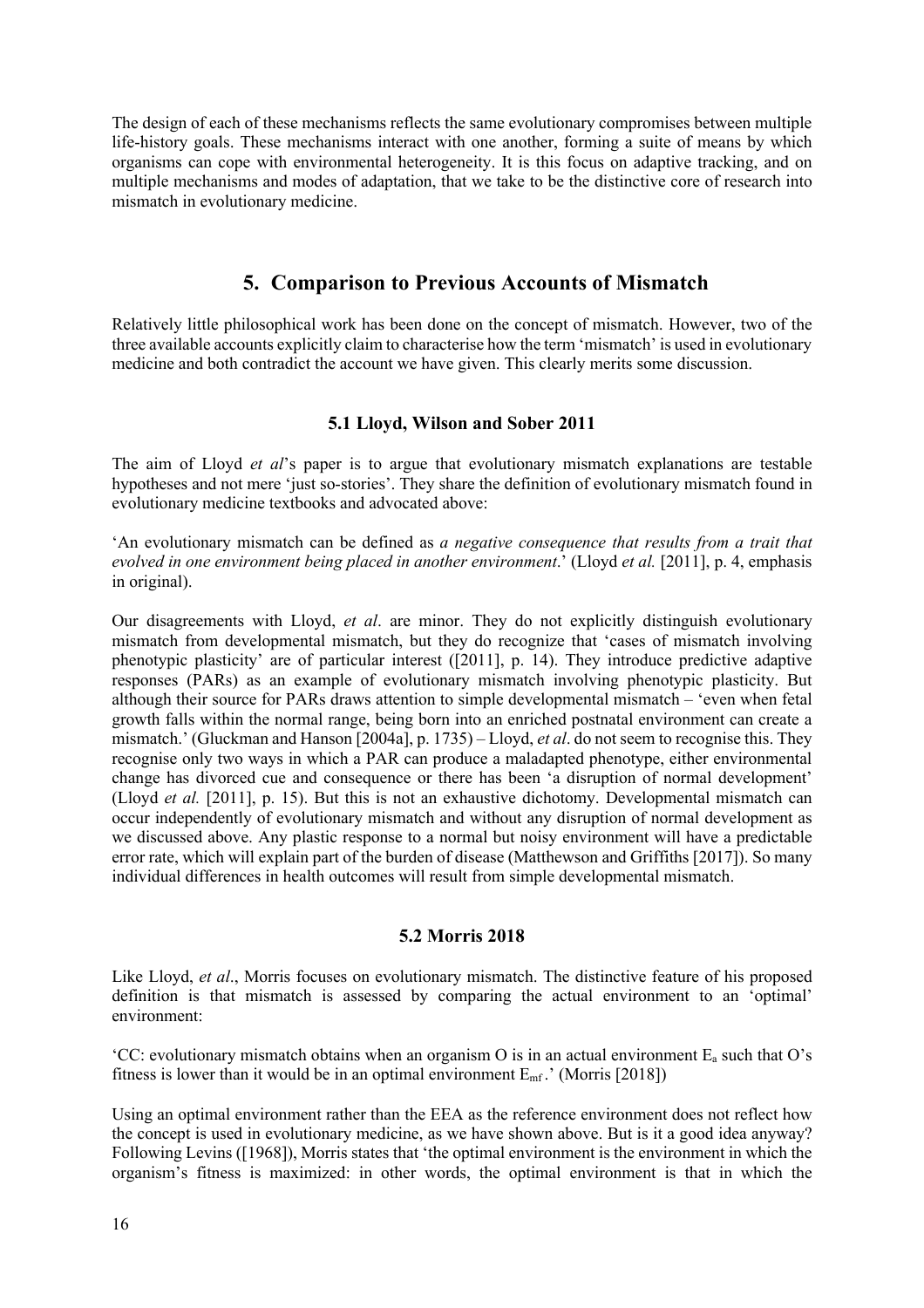organism's fitness is as high as it can possibly be.' (Morris [2018], p. 1). An immediate problem is that this will classify almost all actual organisms as mismatched, because almost no organism lives in an optimal environment. For example, one limiting factor for plants is nitrogen. Most non-leguminous plants are not in an optimal environment with regards to nitrogen. This is why nitrogen-based fertilizers are so widely used. If we follow Morris, the world's rainforests are all spectacularly mismatched to the nitrogen-impoverished soils with which they have co-evolved.

Morris is well aware of this problem, which he calls the 'overbroadness objection' (Morris [2018], p. 17). He offers a thoughtful defense of what he recognises will seem an unintuitive consequence. He notes that although the environment can typically be improved for any organism, a ceiling point will be obtained for any given variable, so optimal environments will probably not be impossible utopias that go beyond anything of scientific interest. However, as he recognises, that ceiling point will usually be far above the value in actual environments: life is harsh.

Another disadvantage of Morris's definition is that mismatch so defined is no longer an explanatory concept. Mismatch explanations depend on using the EEA as the reference environment – the observed phenotype is explained by actual, historical adaptation to the EEA and the failure of the organism to match the actual environment is explained by the difference between the scale of environmental change and the rate of adaptation. Morris's proposal to use the optimal environment as the reference environment identifies 'mismatch' with 'maladaptation' and renders any explanation of maladaptation using the idea of mismatch circular – we observe maladaptation because the environment is not optimal for the organism. Another way to put this point is that whereas we think evolutionary mismatch is adaptive lag, as we explained in Section 1, Morris thinks mismatch is the phenomenon (maladaptation) that is sometimes explained by adaptive lag. That would be a coherent way to use the term 'mismatch', but it is not how the term is actually used. Mismatch is just one possible explanation of maladaptation. That is why evolutionary medicine textbooks list mismatch alongside other explanations of maladaptation such as constraints on evolution or accidents of demographic history (for example, Stearns and Medzhitov [2015]; Gluckman, Beedle, Buklijas, *et al.* [2016]).

We do not disagree when Morris argues there is a coherent way in which we can think about evolutionary processes using his definition of mismatch. But we think Morris's proposed definition of 'mismatch' would be a less useful theoretical construct than that we actually see used in evolutionary medicine research today.

#### **5.3 Cofnas 2016**

The analysis of the idea of mismatch most at odds with ours is Cofnas, who 'defines mismatch as deviations in the environment that render biological traits unable, or impaired in their ability, to produce their selected effects' (Cofnas [2016], p. 507). By 'selected effects' Cofnas means the effects for which the trait is an adaptation. This definition leads him to reject Lloyd *et al*'s ([2011]) view that mismatch is restricted to environmental changes that have a deleterious effect. Cofnas uses the terms 'mismatch' and 'novelty' as synonyms ([2016], pp. 509, 522) and then argues against Lloyd, *et al*. as follows:

'Evolutionary novelty is defined as deviations in the environment that prevent biological traits from performing, or impair their ability to perform, such functions. Such impairment is not necessarily bad for organisms from the standpoint of either fitness or welfare. Mice may possess mechanisms the proper function of which is to escape from cats. These mechanisms do not perform these functions in cat-free environments, but cat-free environments are good for mice.' (Cofnas [2016], pp. 510–1).

Cofnas claims that 'scientists have generally been working without a clear definition of mismatch.' ([2016], pp. 507–8) but this is not correct, as we have seen above. Take the definition we have used several times above: 'Mismatch occurs when the timescale and/or magnitude of environmental change exceeds the combined capacity of adaptation owing to homeostatic mechanisms, phenotypic plasticity and transgenerational adaptation.' (Raubenheimer *et al.* [2012], p. 1641). Not only is this a clear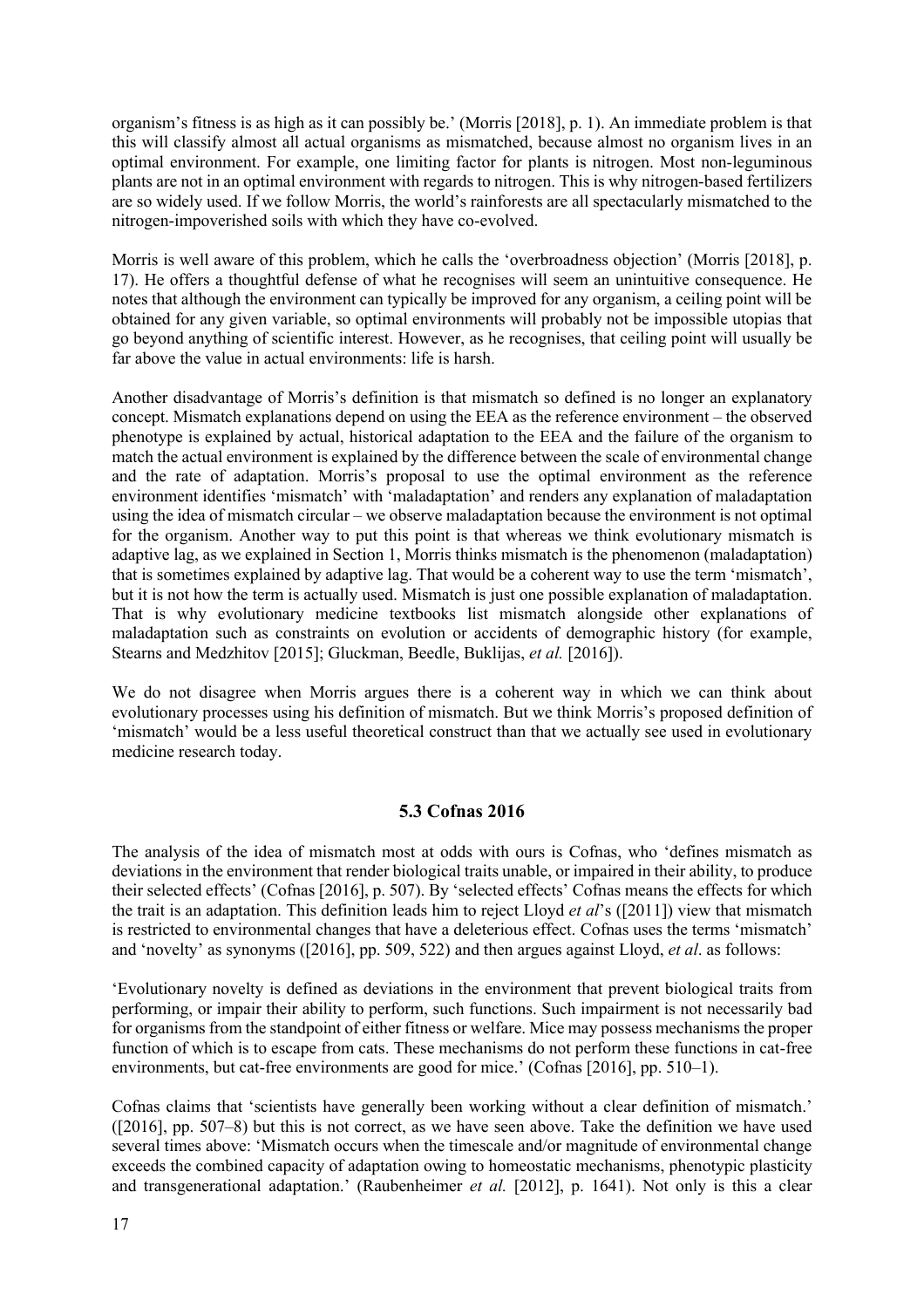definition, it can be used to clarify Cofnas' own thought-experiment. A mouse in a house with no cats has not exceeded its capacity to adapt to the environment in any of the three modes of adaptation: 1. Physiological adaptation: it adapts by not being frightened and thus not paying the physiological and opportunity costs associated with fear and anxiety. 2. Developmental adaptation: mice in secure environments develop with lowered basal cortisol levels and heightened exploratory behaviour, although this may take two generations to kick in via an epigenetically mediated parental effect (Meaney [2001]). 3. Evolutionary adaptation: mice have no need to adapt by natural selection because at a population level the mouse phenotype is not mismatched. Mice live in a patchy environment of catfree and cat-filled houses and successfully track that environment using physiology and developmental plasticity. In this respect, mice live in their EEA.

When we apply this definition from actual evolutionary medicine research to Cofnas's example we get some interesting insights about mouse biology. Conversely, if we apply Cofnas's definition to the actual scientific models outlined in Section 3 we get the result that every animal in a novel food environment where it can reach its nutritional intake target is mismatched because the animal's rule of compromise does not perform its adaptive function. An animal feeding on a single novel food which constitutes an optimal diet is even more mismatched, according to Cofnas, since none of its adaptations for reaching its nutritional intake target perform their adaptive functions in that environment. We cannot see what value this definition could have for biomedical research and that is perhaps why nothing like this appears in evolutionary medicine.

Cofnas's definition of mismatch is plainly inconsistent with the definitions quoted in Section 1 from evolutionary medicine textbooks (Gluckman, Beedle, and Hanson [2009]; Stearns and Medzhitov [2015]; Gluckman, Beedle, and Hanson [2016]) and influential theoretical papers(Bateson *et al.* [2004]; Gluckman, Hanson, Bateson, *et al*. [2009]). Cofnas does not discuss these, or any other definitions of mismatch from the scientific literature, so we are unclear what his objections to them are. However, every definition we have encountered sides with Lloyd *et al*. over Cofnas on the issue of whether mismatch reduces fitness.

Cofnas claims that his analysis applies to evolutionary medicine, but his main concern is evolutionary psychology and in particular research on the evolution of general intelligence ('g'). But what is relevant here is that his analysis does not correctly characterise how mismatch is understood in evolutionary medicine, either explicitly in published definitions or implicitly in models and experiments like those described above.

## **6. Conclusion**

We can speak in broad terms of a 'mismatch' with the environment whenever a gene, organism or other biological unit performs better on some measure in some reference environment than in its actual environment (Figure 3). In evolutionary medicine, however, mismatch refers to cases where the scale of environmental change has exceeded the capacity of organisms to adapt. The discrepancy between the scale of environmental change and the capacity for adaptation is the theoretical core of the idea of mismatch in evolutionary medicine. It is this feature that allows mismatch to explain observed maladaptation.

The theory of mismatch found in contemporary evolutionary medicine merges two ideas that were both labelled with the term 'mismatch' some time after they were recognised and discussed in the scientific literature. The first idea is 'evolutionary mismatch' (Riggs [1993]): adaptation by natural selection sometimes fails to keep pace with environmental change. This idea emerged in the modern synthesis, where it was known as 'adaptive lag'. The second idea is 'developmental mismatch' (Kuzawa [2008]): mechanisms of developmental and phenotypic plasticity produce maladaptive phenotypes when an environmental cue early in development does not correspond to the environment actually experienced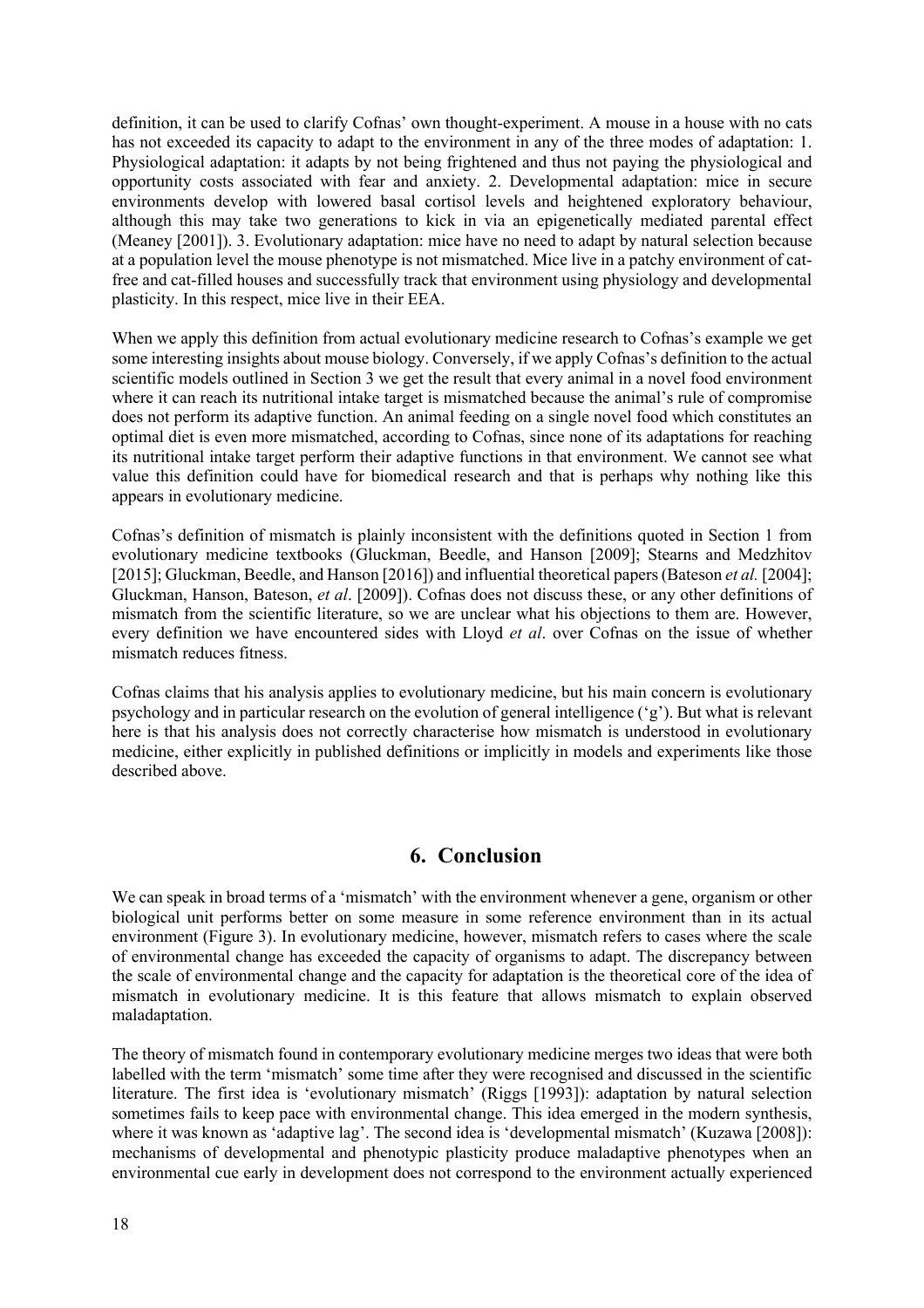later in the lifecourse. These developmental mismatches are sometimes (but not always) the result of an evolutionary mismatch between the mechanism of plasticity and the modern environment. This second idea originated in the field of Developmental Origins of Health and Disease (DOHaD). The first idea was first labelled 'mismatch' in the late '80s and the second was first labelled 'mismatch' in the late '90s (see Section 1 and Supplementary materials). In the 2000s there was a deliberate effort to synthesise these two research traditions, with interdisciplinary workshops and multi-author 'manifesto' articles in prestigious journals.

In contemporary evolutionary medicine the idea of mismatch frames the study of how organisms track changing environments on multiple scales so as to maximise fitness, and of where this goes wrong. The resultant body of theory recognises that evolutionary and developmental and physiological mismatch interact in numerous ways, and hence that the study of mismatch must integrate evolutionary and developmental and physiological studies. As just noted, evolutionary mismatch may cause widespread developmental or physiological mismatch. Conversely, the existence of mechanisms of physiological and developmental plasticity 'buffer' genotypes against environmental change. Mismatch is a rich example of how evolutionary, and evolutionary-developmental, reasoning can contribute to biological and medical science.

### **Acknowledgements**

Our history of the mismatch concept is based on a literature review conducted for us by Stefan Gawronski. We thank John Matthewson and David Raubenheimer for important feedback on an earlier draft. We have also benefited from feedback from the members of the Theory and Methods in Bioscience group and other colleagues in the Charles Perkins Centre.

### **Funding**

This publication was made possible through the support of a grant from the John Templeton Foundation. The views expressed in this publication are those of the author(s) and do not necessarily reflect the views of the John Templeton Foundation. Paul Griffiths is the recipient of an Australian Research Council Australian Laureate Fellowship (project number FL170100160) funded by the Australian Government. Pierrick Bourrat is the recipient of a Macquarie University Research Fellowship.

### **References**

- Badyaev, A. V. and Uller, T. [2009]: 'Parental Effects in Ecology and Evolution: Mechanisms, Processes, and Implications', *Philosophical Transactions of the Royal Society, Biological Sciences*, **364**, pp. 1169–77.
- Bateson, P. [1997]: 'Design for a Life', in D. Magnusson (*ed.*), *The Lifespan Development of Individuals: Behavioral, Neurobiological, and Psychosocial Perspectives: A Synthesis*, Cambridge University Press.
- [2001]: 'Fetal Experience and Good Adult Design', *International Journal Of Epidemiology*, **30**, pp. 928–34.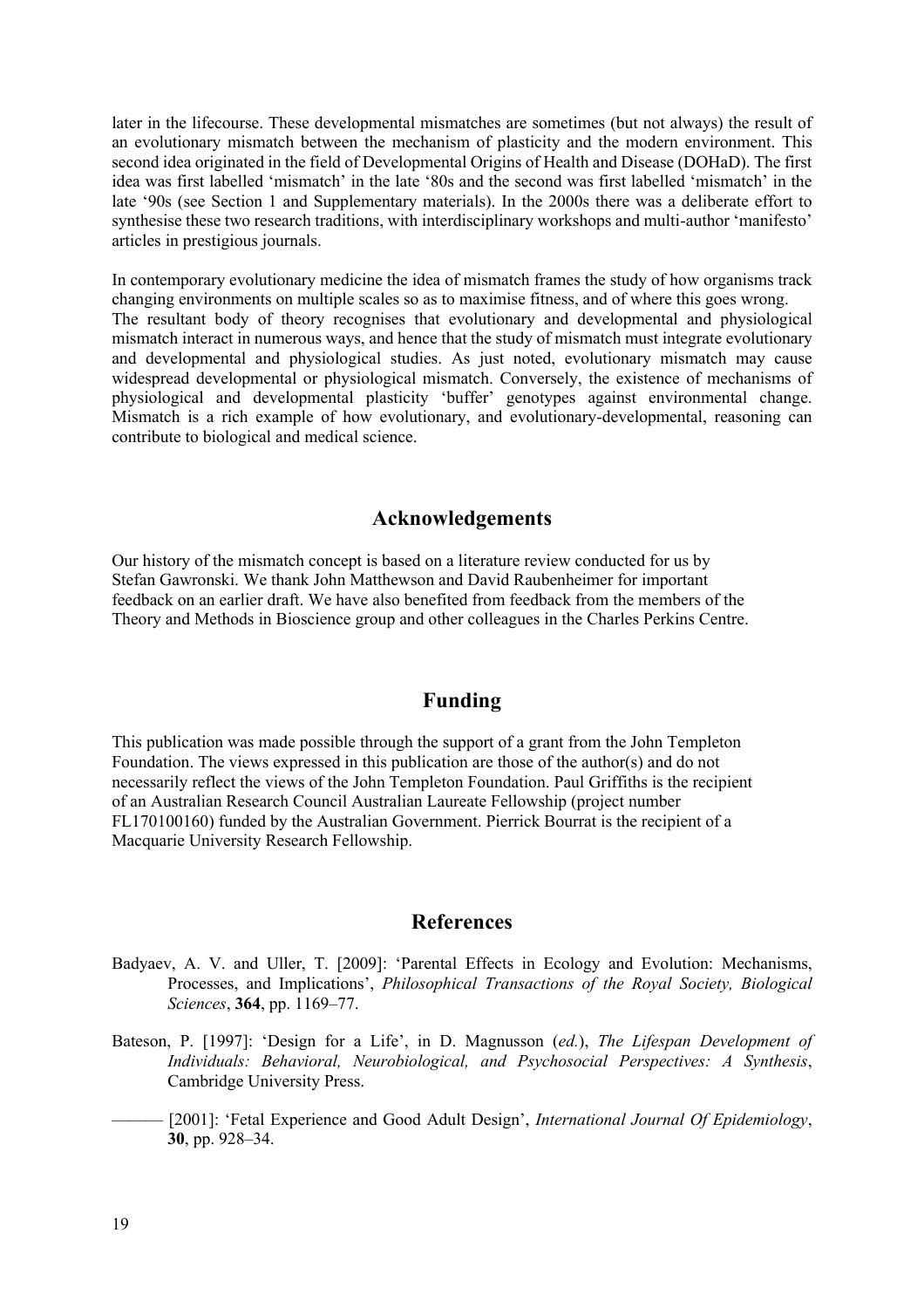- Bateson, P., Barker, D., Clutton-Brock, T., Deb, D., D'Udine, B., Foley, R. A., Gluckman, P., Godfrey, K., Kirkwood, T., Lahr, M. M., McNamara, J., Metcalfe, N. B., Monaghan, P., Spencer, H. G. and Sultan, S. E. [2004]: 'Developmental Plasticity and Human Health', *Nature*, **430**, pp. 419– 21.
- Bateson, P. P. G. and Martin, P. [1999]: 'Design for a Life: How Behavior and Personality Develop', London: Jonathan Cape.
- Beall, C. M. [2014]: 'Adaptation to High Altitude: Phenotypes and Genotypes', *Annual Review of Anthropology*, **43**, pp. 251–72.
- Bourrat, P. [2017]: 'Explaining Drift from a Deterministic Setting', *Biological Theory*, **12**, pp. 27–38.
- Bowlby, J. [1969]: 'Attachment and Loss', Vol. 1: Attachment London: The Hogarth Press and the Institute of Psycho-Analysis.
- Buller, D. J. [2005]: 'Adapting Minds: Evolutionary Psychology and the Persistent Quest for Human Nature', Cambridge, MA: MIT Press/Bradford Books.
- Chiu, M., Austin, P. C., Manuel, D. G., Shah, B. R. and Tu, J. V. [2011]: 'Deriving Ethnic-Specific BMI Cutoff Points for Assessing Diabetes Risk', *Diabetes Care*, **34**, pp. 1741–8.
- Cofnas, N. [2016]: 'A Teleofunctional Account of Evolutionary Mismatch', *Biology & Philosophy*, **31**, pp. 507–25.
- Cotter, S. C., Simpson, S. J., Raubenheimer, D. and Wilson, K. [2011]: 'Macronutrient Balance Mediates Trade-Offs between Immune Function and Life History Traits', *Functional Ecology*, **25**, pp. 186–98.
- Cui, Z.-W., Wang, Z.-L., Shao, Q., Raubenheimer, D. and Lu, J.-Q. [2018]: 'Macronutrient Signature of Dietary Generalism in an Ecologically Diverse Primate in the Wild', *Behavioral Ecology*, **29**, pp. 804–13.
- Dobzhansky, T. [1963]: 'Cultural Direction of Human Evolution A Summation', *Human Biology*, **35**, pp. 311–6.
- Domínguez, P. R. [2021]: 'A New Look at Early Exposure to the Flavors of the Available Vegetables as Foundational Mechanism of Vegetable Consumption Habits and Recipes of Vegetables-Based Dishes', *Critical Reviews in Food Science and Nutrition*, **61**, pp. 855–66.
- Doulcier, G., Takacs, P. and Bourrat, P. [2021]: 'Taming Fitness: Organism-Environment Interdependencies Preclude Long-Term Fitness Forecasting', *BioEssays*, **43**, p. 2000157.
- Eaton, S. B., Konner, M. and Shostak, M. [1988]: 'Stone Agers in the Fast Lane: Chronic Degenerative Diseases in Evolutionary Perspective', *The American Journal of Medicine*, **84**, pp. 739–49.
- Gluckman, Peter D and Hanson, M. A. [2004a]: 'Living with the Past: Evolution, Development, and Patterns of Disease', *Science*, **305**, pp. 1733–6.
- ——— [2004b]: 'The Developmental Origins of the Metabolic Syndrome', *Trends in Endocrinology & Metabolism*, **15**, pp. 183–7.
- ——— [2004c]: 'The Fetal Matrix: Evolution, Development and Disease', Cambridge, UK: Cambridge University Press.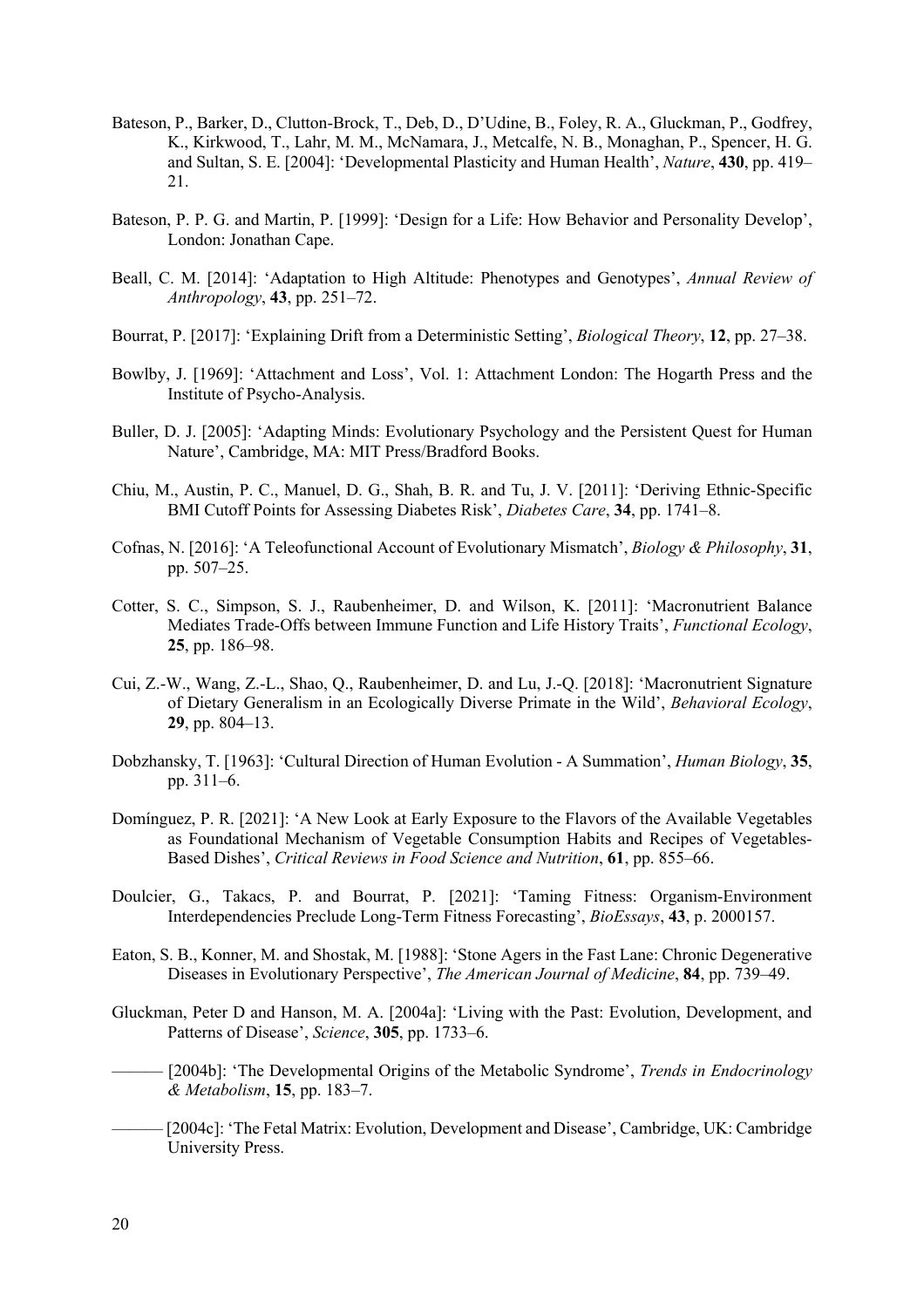- Gluckman, Peter D, Hanson, M. A., Spencer, H. G. and Bateson, P. P. G. [2005]: 'Environmental Influences during Development and Their Later Consequences for Health and Disease: Implications for the Interpretation of Empirical Studies', *Proc. R. Soc. B*, **272**, pp. 671–7.
- Gluckman, Peter D., Hanson, M. A. and Spencer, H. G. [2005]: 'Predictive Adaptive Responses and Human Evolution', *Trends in Ecology & Evolution*, **20**, pp. 527–33.
- Gluckman, P. D. and Hanson, M. A. [2006]: 'Mismatch: Why Our World No Longer Fits Our Bodies', Oxford University Press.
- Gluckman, P. D., Hanson, M. A. and Beedle, A. S. [2007]: 'Early Life Events and Their Consequences for Later Disease: A Life History and Evolutionary Perspective', *Am J Hum Biol*, **19**, pp. 1–19.
- Gluckman, Peter D., Beedle, A. and Hanson, M. A. [2009]: 'Principles of Evolutionary Medicine', Oxford; New York: Oxford University Press.
- Gluckman, P. D., Hanson, M. A., Bateson, P., Beedle, A. S., Law, C. M., Bhutta, Z., Anokhin, K., Bougnères, P., Chandak, G., Dasgupta, P., Smith, G., Ellison, P., Forrester, T., Gilbert, S., Jablonka, E., Kaplan, H., Prentice, A., Simpson, S., Uauy, R. and West-Eberhard, MJ. [2009]: 'Towards a New Developmental Synthesis: Adaptive Developmental Plasticity and Human Disease', *Lancet*, **373**, pp. 1654–7.
- Gluckman, Peter D, Beedle, A. S., Buklijas, T., Low, F. and Hanson, M. A. [2016]: 'Principles of Evolutionary Medicine', 2nd edition., Oxford, United Kingdom: Oxford University Press.
- Gluckman, Peter D., Buklijas, T. and Hanson, M. A. [2016]: 'The Developmental Origins of Health and Disease (DOHaD) Concept', in *The Epigenome and Developmental Origins of Health and Disease*, Elsevier, pp. 1–15.
- Godfrey-Smith, P. [2001]: 'Three Kinds of Adaptationism', in S. Orzack and E. Sober (*eds*), *Optimality and Adaptation*, Cambridge: Cambridge University Press, pp. 335–57.
- Gosby, A. K., Conigrave, A. D., Lau, N. S., Iglesias, M. A., Hall, R. M., Jebb, S. A., Brand-Miller, J., Caterson, I. D., Raubenheimer, D. and Simpson, S. J. [2011]: 'Testing Protein Leverage in Lean Humans: A Randomised Controlled Experimental Study', *PLOS ONE*, **6**, p. e25929.
- Hales, C. N. and Barker, D. J. P. [1992]: 'Type 2 (Non-Insulin-Dependent) Diabetes Mellitus: The Thrifty Phenotype Hypothesis', *Diabetologia*, **35**, pp. 595–601.
- Kuzawa, C. W. [2008]: 'The Developmental Origins of Adult Health: Intergenerational Inertia in Adaptation and Disease', in W. Trevathan, E. O. Smith, and J. J. McKenna (eds.), *Evolutionary Medicine and Health: New Perspectives*, Oxford University Press, pp. 325–49.
- Laland, K. N. and Brown, G. R. [2002]: 'Sense and Nonsense: Evolutionary Perspectives on Human Behaviour', Oxford University Press.

——— [2006]: 'Niche Construction, Human Behavior, and the Adaptive-Lag Hypothesis', *Evolutionary Anthropology: Issues, News, and Reviews*, **15**, pp. 95–104.

- Levins, R. [1968]: 'Evolution in Changing Environments: Some Theoretical Explorations.', Princeton, NJ: Princeton University Press.
- Lewontin, R. C. [1983]: 'Gene, Organism & Environment', in D. S. Bendall (*ed.*), *Evolution: From Molecules to Man*, Cambridge: Cambridge University Press, pp. 273–85.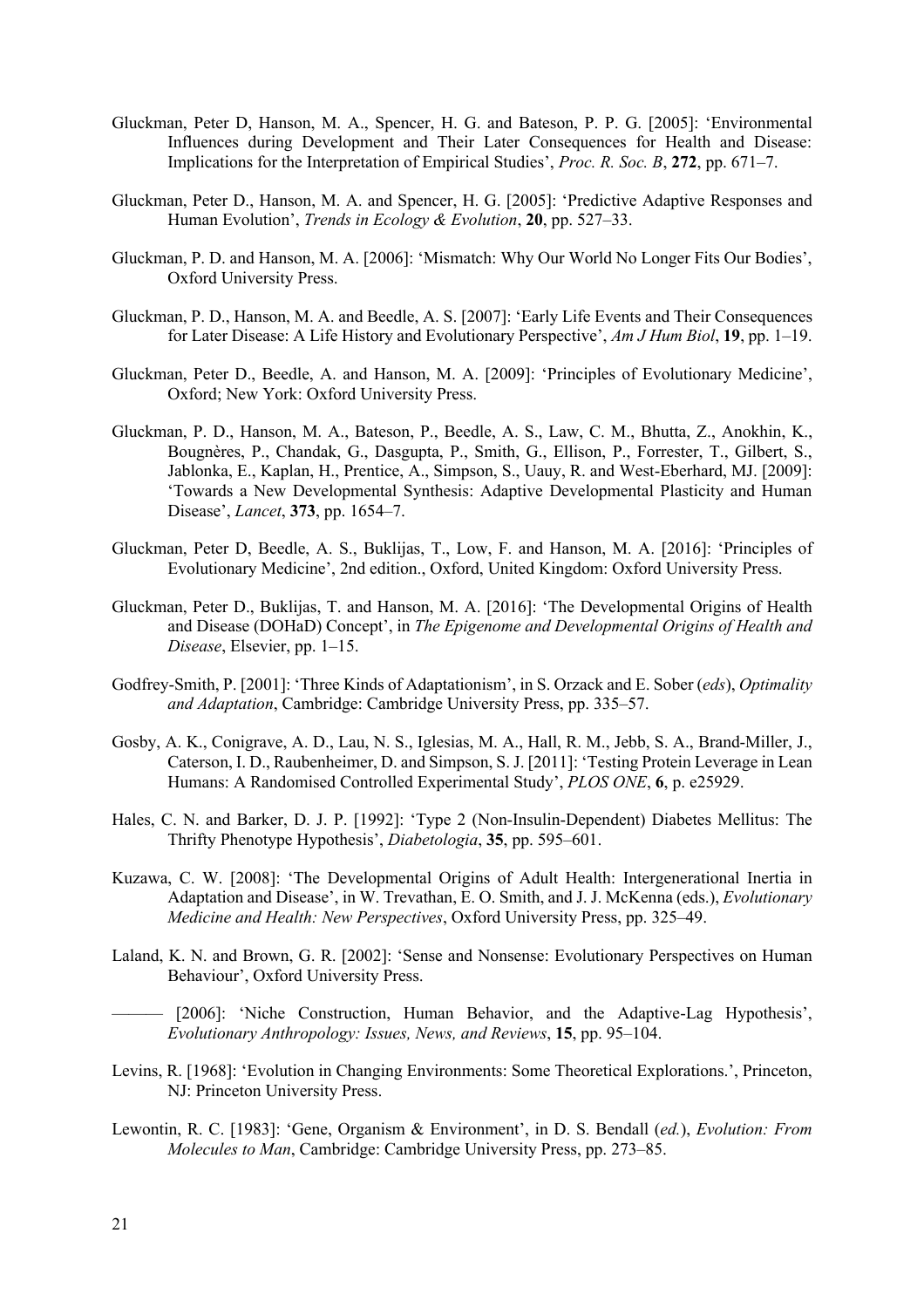- Lloyd, E., Wilson, D. S. and Sober, E. [2011]: 'Evolutionary Mismatch And What To Do About It: A Basic Tutorial', *Unpublished Manuscript*, p. 23 p. 23.
- Machovsky-Capuska, G. E., Senior, A. M., Simpson, S. J. and Raubenheimer, D. [2016]: 'The Multidimensional Nutritional Niche', *Trends in Ecology & Evolution*, **31**, pp. 355–65.
- Mandler, G. [1984]: 'Mind and Body: The Psychology of Emotion and Stress', New York: Norton.
- Manus, M. B. [2018]: 'Evolutionary Mismatch', *Evolution, Medicine, and Public Health*, **2018**, pp.  $190-1$ .
- Matthewson, J. and Griffiths, P. E. [2017]: 'Biological Criteria of Disease: Four Ways of Going Wrong', *The Journal of Medicine and Philosophy: A Forum for Bioethics and Philosophy of Medicine*, **42**, pp. 447–66.
- Mayr, E. [1942]: 'Systematics and the Origin of Species from the Viewpoint of a Zoologist', Columbia University Press.
- Meaney, M. J. [2001]: 'Maternal Care, Gene Expression, and the Transmission of Individual Differences in Stress Reactivity across Generations.', *Annual Review Neuroscience*, **24**, pp. 1161–92.
- Mills, S. and Beatty, J. [1979]: 'The Propensity Interpretation of Fitness', *Philosophy of Science*, **46**, pp. 263–86.
- Morris, R. [2018]: 'Stranger in a Strange Land: An Optimal-Environments Account of Evolutionary Mismatch', *Synthese*, **197** (9), pp. 4021-46.
- Neel, J. V. [1958]: 'The Study of Natural Selection in Primitive and Civilized Human Populations', *Human Biology*, **30**, pp. 43–72.
- ——— [1962]: 'Diabetes Mellitus: A "Thrifty" Genotype Rendered Detrimental by "Progress"?', *American Journal of Human Genetics*, **14**, pp. 353–62.
- ——— [1989]: 'Update to "The Study of Natural Selection in Primitive and Civilized Human Populations"', *Human Biology*, **61**, pp. 811–23.
- Nesse, R. M. and Williams, G. C. [1994]: 'Why We Get Sick: The New Science of Darwinian Medicine', New York: Times Books.
- Nesse, R. M. [2005]: 'Natural Selection and the Regulation of Defenses: A Signal Detection Analysis of the Smoke Detector Principle', *Evolution and Human Behavior*, **26**, pp. 88–105.
- Odling-Smee, F. J., Laland, K. N. and Feldman, M. W. [2003]: 'Niche Construction: The Neglected Process in Evolution', Princeton: University Press.
- Ogburn, W. F. [1922]: 'Social Change with Respect to Culture and Original Nature', New York: B. W. Huebsch, Inc., <https://archive.org/details/socialchangewith00ogburich/page/n1>.
- Okasha, S. [2018]: 'Agents and Goals in Evolution', Oxford University Press.
- Pence, C. H. and Ramsey, G. [2013]: 'A New Foundation for the Propensity Interpretation of Fitness', *The British Journal for the Philosophy of Science*, **64**, pp. 851–81.